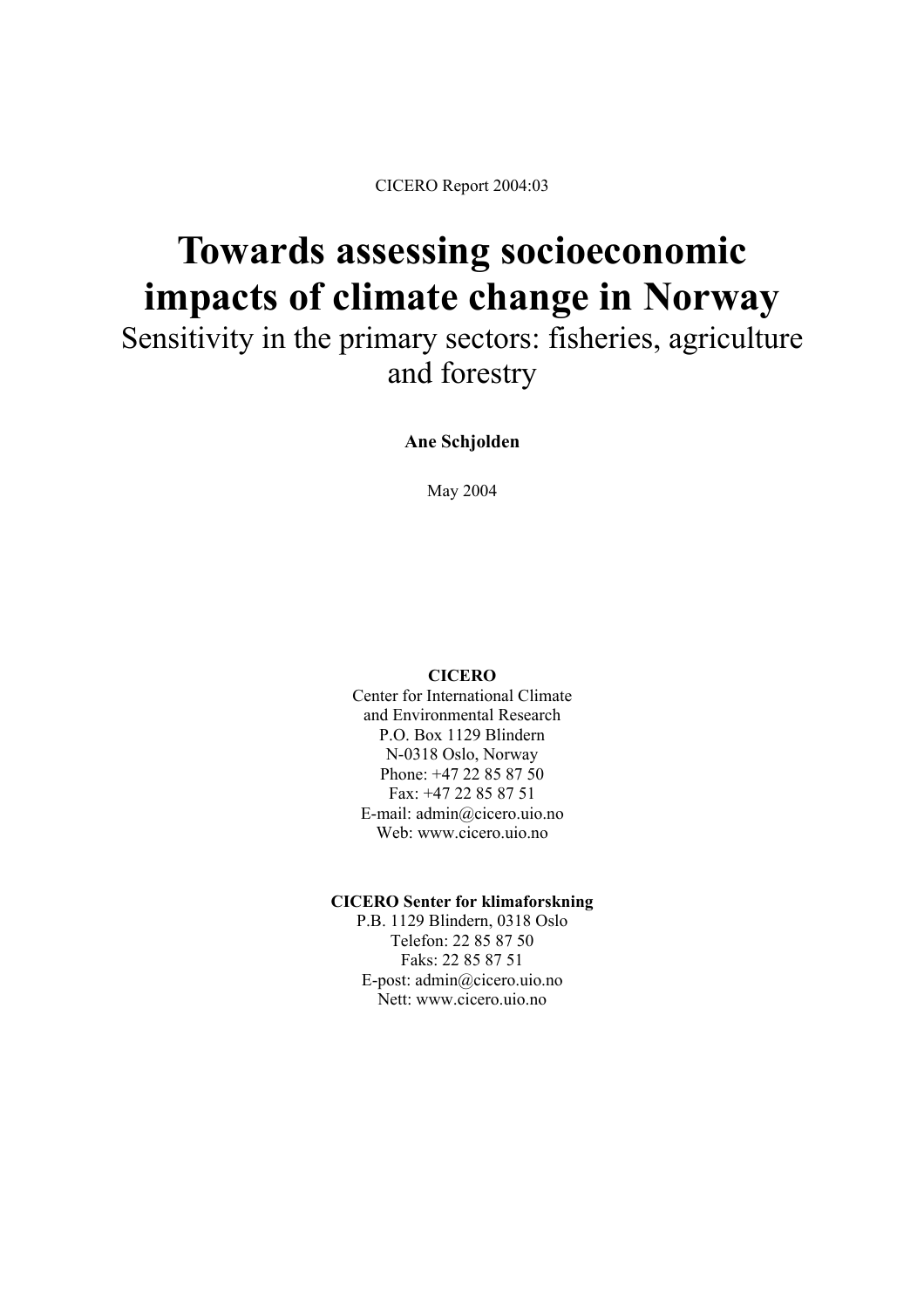#### **Tittel: Towards assessing socioeconomic impacts of climate change in Norway – Sensitivity in the primary sectors: fisheries, agriculture and forestry**

**Forfatter(e):** Ane Schjolden **Author(s):** Ane Schjolden

CICERO Report 2004:03, 27 sider CICERO Report 2004:03, 27 pages

**Prosjekt:** An assessment of the impacts of climate change in Norway

**Kvalitetsansvarlig:** Asbjørn Aaheim **Quality manager:** Asbjørn Aaheim

**Nøkkelord:** Norge, klimavirkninger, fiskeoppdrett, jordbruk, skogsbruk

**Sammendrag:**. Denne rapporten sammenholder informasjon om den økonomiske og regionale sammensetningen av de tre primærnæringene fiske (inklusiv fiskeoppdrett), jordbruk og skogbruk og hvordan disse sektorene kan påvirkes av klimaendringer. Tilgjengelig informasjon viser at alle de tre sektorene sannsynligvis vil oppleve både positive og negative endringer som resultat av klimaendringer, men tydeliggjør samtidig at vi mangler et oversiktsbilde over totale virkninger.

 Positive virkninger for alle sektorene omfatter for eksempel forventet økning i vekstrater og produktivitet på grunn av høyere temperaturer og større konsentrasjonen av  $CO<sub>2</sub>$  i luften. Det er også forventet at et varmere klima kan åpne opp muligheter for dyrking eller fangst av nye arter, og endret arealbruk og geografisk fordeling av økonomiske aktiviteter innen fiske, jordbruk og skogbruk.

 På den annen side ventes det også negative virkninger av klimaendringer som for eksempel økte kostnader i forbindelse med skade eller tap etter ekstreme værhendelser, som storm eller frost, eller fra økt forekomst av angrep fra skadedyr og sykdommer. Økt hyppighet av stormer kan øke tapstallene knyttet til rømning innen fiskeoppdrett og skade på utstyr. Storm og frost kan føre til tap i skogbruket knyttet til frostskade og maste-knekk. Høyere temperaturer vil øke problemene med ugress, skadedyr og sopp i jordbruket og barkebiller i skogbruket. **Språk:** engelsk **Language of report:** English

Rapporten kan bestilles fra: CICERO Senter for klimaforskning P.B. 1129 Blindern 0318 Oslo

Eller lastes ned fra: [http://www.cicero.uio.no](http://www.cicero.uio.no/)

#### **Title: Towards assessing socioeconomic impacts of climate change in Norway – Sensitivity in the primary sectors: fisheries, agriculture and forestry**

**Finansieringskilde:** Norges forskningsråd **Financed by:** The Research Council of Norway

**Project:** An assessment of the impacts of climate change in Norway

**Prosjektleder:** Asbjørn Aaheim **Project manager:** Asbjørn Aaheim

**Keywords:** Norway, climate impacts, fishing sector, agriculture, forestry

**Abstract:** This report pulls together existing information that describes the economic composition and regional distribution of the fisheries, agriculture and forestry sectors in Norway and how they might be influenced by climate change. The information collected here demonstrates that all three sectors are likely to simultaneously experience both positive and negative impacts of climate change, but also indicates that the question of overall impacts from climate change to one sector is largely unexamined.

 Positive impacts expected include increased growth rates and productivity, due to warmer temperatures and higher concentrations of  $CO<sup>2</sup>$ . Another element is the increased potential for exploiting new species as well as the geographical expansion of areas suitable for either fishing, agriculture or forestry activities.

 However, these positive impacts can partly be outplayed by negative impacts such as increased damage or loss from severe weather events, such as storms and frost, and from increased occurrence of pests/diseases. Increased frequency of storms might lead to higher losses from escapes of fish in aquaculture and storms in combination with more severe frost can increase the forestry sector's problems with frost damage and breakage of trees. Warmer temperatures are expected to lead to more problems of weeds, pests and fungi in agriculture and bark beetles and other pests in forestry**.** 

The report may be ordered from: CICERO (Center for International Climate and Environmental Research – Oslo) PO Box 1129 Blindern 0318 Oslo, NORWAY

Or be downloaded from: [http://www.cicero.uio.no](http://www.cicero.uio.no/)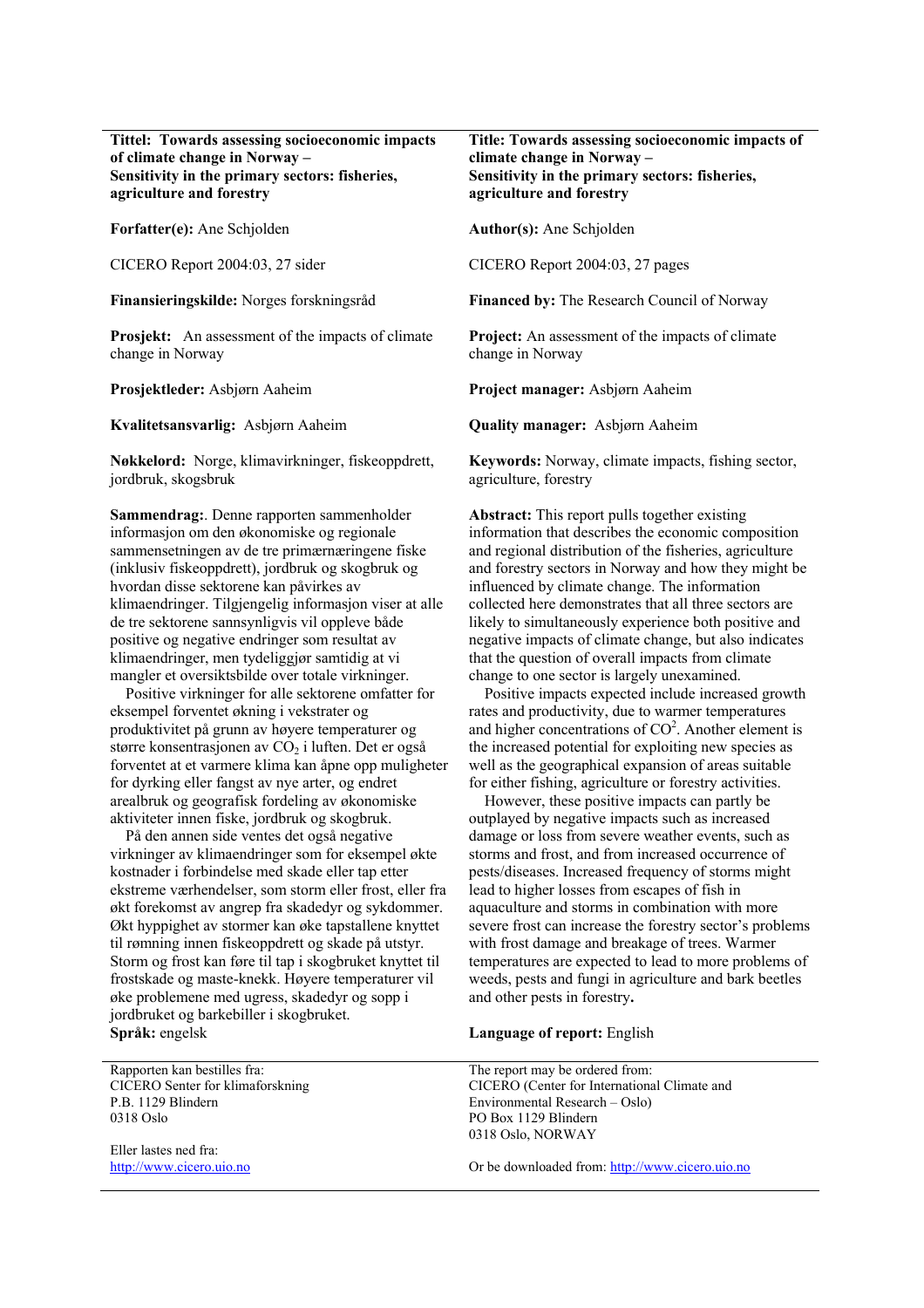# **Contents**

| 1              |                                                                                            |    |
|----------------|--------------------------------------------------------------------------------------------|----|
|                | 1.1                                                                                        |    |
| $\overline{2}$ |                                                                                            |    |
|                | 2.1                                                                                        |    |
|                | 2.1.1                                                                                      |    |
|                | 2.1.2                                                                                      |    |
|                | 2.1.3                                                                                      |    |
|                | 2.1.4                                                                                      |    |
|                | 2.2                                                                                        |    |
|                | 2.2.1                                                                                      |    |
|                | 2.2.2                                                                                      |    |
|                | 2.2.3                                                                                      |    |
|                | 2.3                                                                                        |    |
|                | 24                                                                                         |    |
|                | 2.5                                                                                        |    |
|                | 2.6<br>POTENTIAL IMPACTS OF CLIMATE CHANGE ON NORWEGIAN FISHERIES AND AQUACULTURE 8<br>2.7 |    |
|                | 2.8                                                                                        |    |
|                | 2.9                                                                                        |    |
| 3              |                                                                                            |    |
|                |                                                                                            |    |
|                | 3.1<br>3.2                                                                                 |    |
|                | 3.3                                                                                        |    |
|                | 3.3.1                                                                                      |    |
|                | 3.3.2                                                                                      |    |
|                | 3.3.3                                                                                      |    |
|                | 3.3.4                                                                                      |    |
|                | 3.3.5                                                                                      |    |
|                | 3.3.6                                                                                      |    |
|                | 3.4                                                                                        |    |
| $\overline{4}$ |                                                                                            |    |
|                | 4.1                                                                                        |    |
|                | 4.1.1                                                                                      |    |
|                | 4.1.2                                                                                      |    |
|                | 4.1.3                                                                                      |    |
|                | 4.2                                                                                        |    |
|                | 4.2.1                                                                                      |    |
|                | 4.2.2                                                                                      |    |
|                | 4.2.3                                                                                      |    |
|                | 4.2.4                                                                                      |    |
|                | 4.3                                                                                        |    |
|                | 4.4                                                                                        |    |
|                | 4.4.1                                                                                      |    |
|                | 4.4.2                                                                                      |    |
|                | 4.5                                                                                        |    |
| 5              |                                                                                            |    |
|                |                                                                                            | 26 |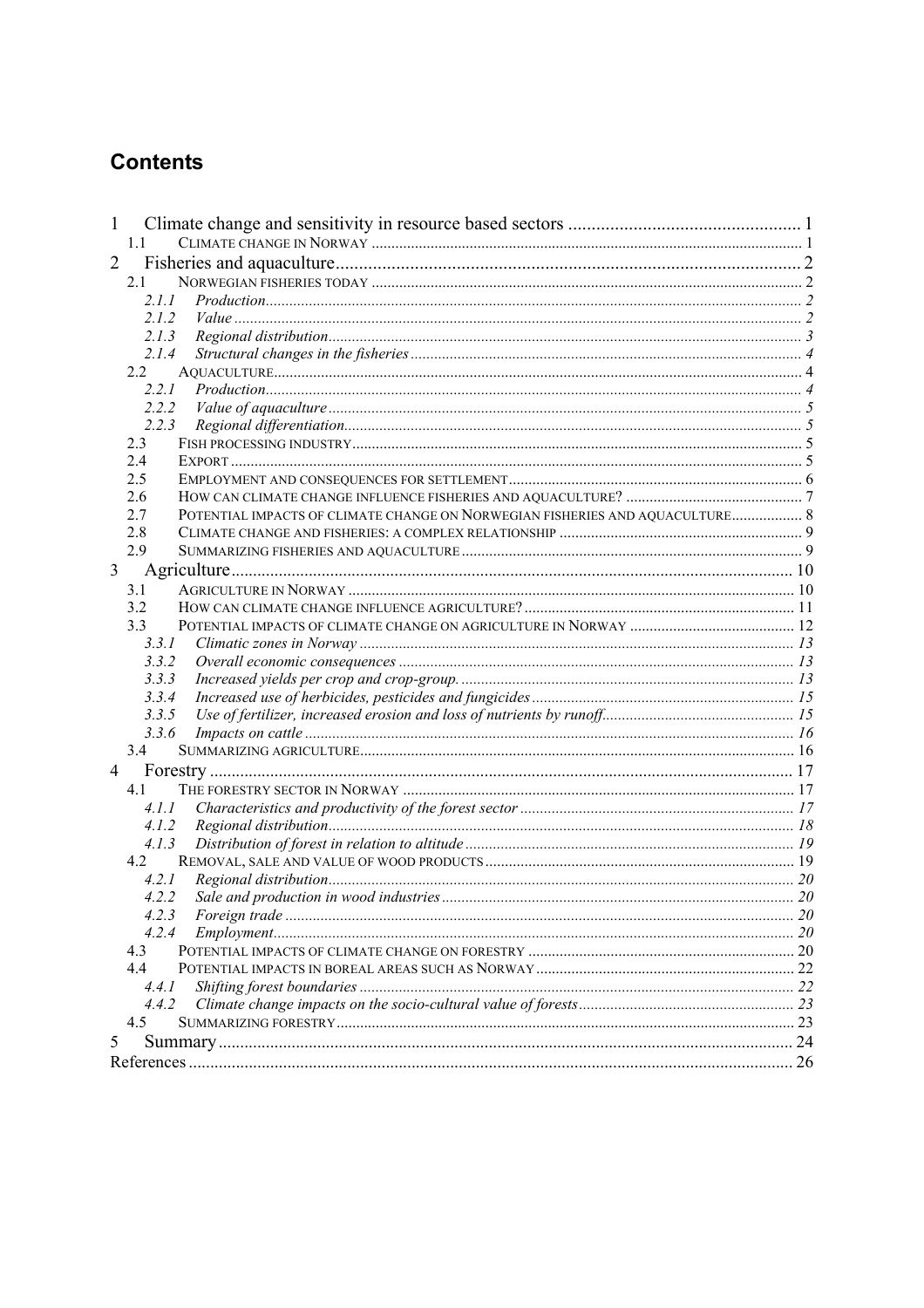# <span id="page-3-0"></span>**1 Climate change and sensitivity in resource based sectors**

Climate change is expected to heavily influence both the production and potential exploitation of natural resources. Increasing efforts have been put into analyzing the effects that increased temperatures and other place-specific climate factors are expected to have on, e.g., agricultural production. However, in Norway, impacts of climate change is a relatively new research topic, with few clear results for agriculture, forestry and fisheries in place.

The objective of this report is to describe the fishing and aquaculture, agriculture, and forestry sectors in Norway under today's climatic conditions and provide an overview of existing research on impacts of climate change on these sectors. In cases where no such research exists for Norway, data is extrapolated from general climate impact assessments and studies examining these sectors' sensitivity to climate change. The aim is to help achieve an overall assessment of impacts of climate change for these three sectors in Norway that can be used in formulating future research questions and designing methodologies.

Before discussing the sectors in more detail, a general overview of what climate changes we can expect in Norway in the future is presented below. The subsequent discussions of the fisheries and aquaculture, agriculture, and forestry sectors focus on 1) the sector today, its production, value of production, sales, regional distribution, employment, and so forth; 2) how climate and climate change can influence activities in the sector; and 3) how climate change may affect this sector in the Norwegian context.

#### *1.1 Climate change in Norway*

The RegClim<sup>1</sup> scenarios for future climate development in Norway have been widely used since they were published in 2000 (RegClim 2000). These scenarios indicate the following changes in temperature and precipitation:

|                          | <b>Norway</b> | <b>Northern Norway</b> | Western Norway Eastern Norway |        |
|--------------------------|---------------|------------------------|-------------------------------|--------|
| Temp. increase ° C       |               |                        |                               |        |
| Yearly average           | 1.2           | 1.6                    | 1.0                           | 1.1    |
| Spring                   | 1.1           | 1.4                    | 0.9                           | 1.0    |
| Summer                   | 0.9           | 1.2                    | 0.7                           | 0.6    |
| Fall                     | 1.4           | 1.7                    | 1.1                           | 1.3    |
| Winter                   | 1.6           | 2.0                    | 1.2                           | 1.3    |
| % increase precipitation |               |                        |                               |        |
| Yearly average           | 9.6           | 7.8                    | 13.5                          | 4.3    |
| Spring                   | 0.1           | 5.0                    | 1.2                           | $-4.1$ |
| Summer                   | 9.5           | 1.5                    | 18.2                          | 1.7    |
| Fall                     | 17.1          | 18.2                   | 23.5                          | 6.9    |
| Winter                   | 9.4           | 5.2                    | 9.3                           | 13.1   |

| Table 1: Average climate change in Norway, scenarios for the period 2030 – |  |
|----------------------------------------------------------------------------|--|
| 2050 compared to the period 1980 – 2000                                    |  |

Source: (RegClim 2000).

<span id="page-3-1"></span>|<br>|<br>|  $\frac{1}{1}$  See http://www.nilu.no/regclim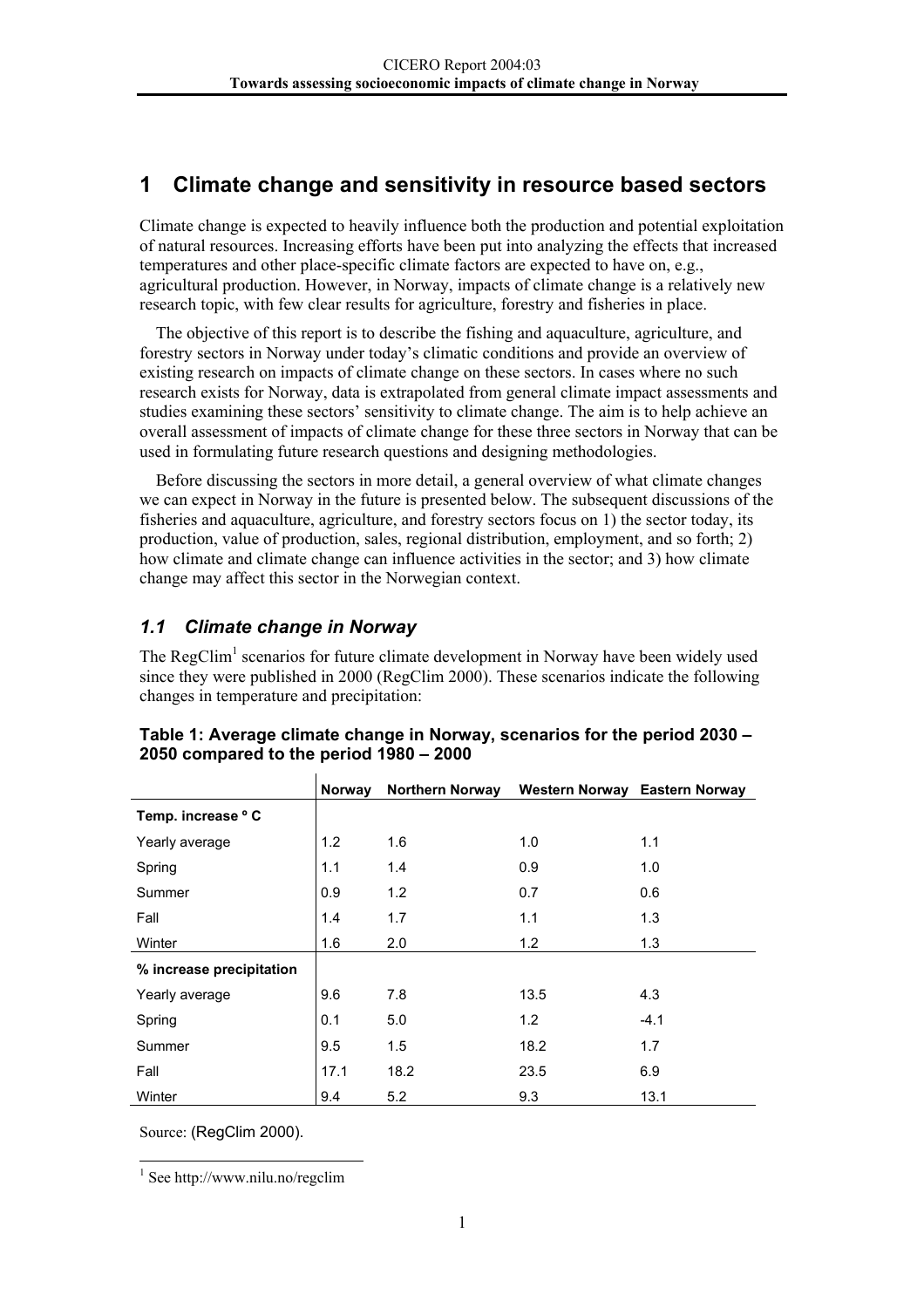# <span id="page-4-0"></span>**2 Fisheries and aquaculture**

In terms of export earnings, fisheries and aquaculture is Norway's second most important sector – second only to petroleum and natural gas, and occasionally sharing second place in the export statistics with the metal industry (table 365, SSB 2002)

The data available for this sector is usually divided into fisheries and aquaculture, therefore the presentation of this sector is also in two parts: First fisheries (section  $2.1$ ), then aquaculture (section 2.2). The fish processing industry is covered in section 2.3 and some common issues like employment are discussed in section 2.4.

#### *2.1 Norwegian fisheries today*

#### **2.1.1 Production**

In 2001, 2.68 million tons of fish were caught by Norwegian fishing vessels (table 419, SSB 2002). As much as 93% of this catch comprised eight groups of fish: herring, blue whiting, capelin, cod/haddock, mackerel, pollack, small sand eel, and shrimp.

| <b>Fish species</b><br>(Norwegian name) | Tons    | <b>Percent</b> |
|-----------------------------------------|---------|----------------|
| Herring (sild*)                         | 581,100 | 21.7           |
| Blue whiting (kolmule)                  | 573,686 | 21.4           |
| Capelin (lode)                          | 482,834 | 18.0           |
| Cod and haddock (torsk og hyse)         | 259,486 | 9.7            |
| Small sand eel (småsil/tobis)           | 187,459 | 7.0            |
| Coalfish/pollack (sei)                  | 169,577 | 6.3            |
| Mackerel (makrell**)                    | 180,602 | 6.7            |
| Shrimp (reke)                           | 62.873  | 2.3            |
| TOTAL, 8 major species                  |         | 93.15          |

**Table 2: Catch by Norwegian fishing vessels 2001, tons and percent** 

\*) includes the species: 'fjordsild', 'feitsild' and 'nordsjøsild', but not brisling

\*\*) includes 'pir', but not 'hestmakrell'

Source: Tables 418 and 419, SSB 2002

As can be seen in table 2 above, herring and blue whiting are the most important species when measuring in quantity, each accounting for approximately 22 % of the total catch.

#### **2.1.2 Value**

Since there is great variation in value of the various fish species, quantity measures alone are not a good indicator of the production in the fisheries sector; one also needs to look at the value of the catch. In 2001, the total value of fish catches – including shrimp, crustaceans and shellfish – amounted to NOK 11. 4 billion, distributed among the same eight fish varieties as shown in the previous table.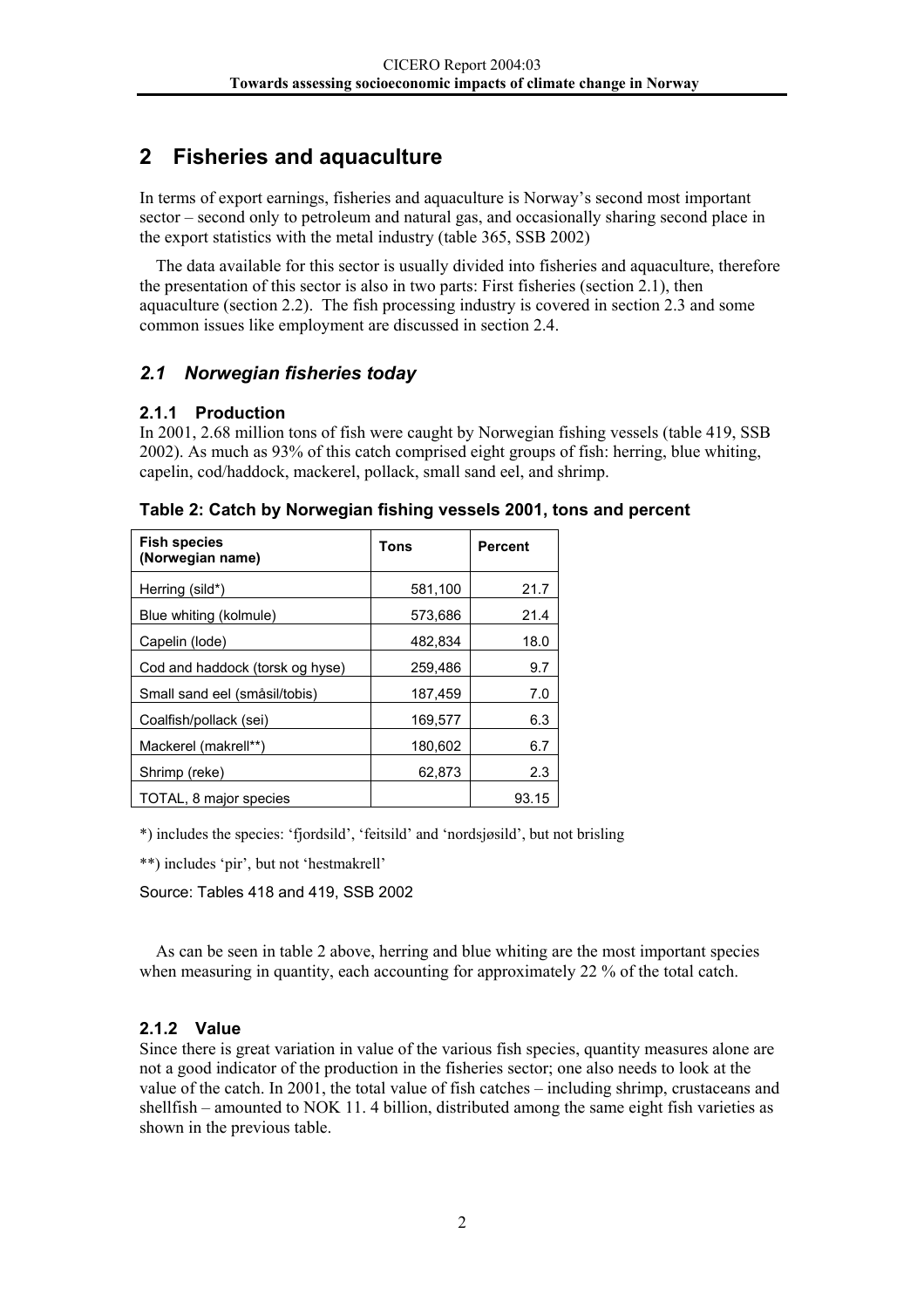| <b>Fish species</b><br>(Norwegian name) | NOK 1000*  | <b>Percent</b> |
|-----------------------------------------|------------|----------------|
| <b>TOTAL value of catch</b>             | 11,399,771 | 100            |
| Herring (sild*)                         | 2,245,433  | 19.70          |
| Blue whiting (kolmule)                  | 400,869    | 3.52           |
| Capelin (lode)                          | 535,185    | 4.69           |
| Cod and haddock (torsk og hyse)         | 3,520,225  | 30.88          |
| Small sand eel (småsil/tobis)           | 146,960    | 1.29           |
| Coalfish/pollack (sei)                  | 822,771    | 7.22           |
| Mackerel (makrell**)                    | 1,336,644  | 11.73          |
| Shrimp (reke)                           | 839,110    | 7.36           |
| Other species                           | 1,552,571  | 13.6           |

#### <span id="page-5-0"></span>**Table 3: Value of the catch in 2001, NOK 1000 and percent**

\*) Ex-farm value /price offered to the fishermen when they deliver their catch

Source: SSB 2002

From the table above one can see that the *cod fishes* are most important in terms of value (accounting for 30% of the value of total catch, even though cod accounts for only 9.7% of the catch in quantity). Herring, the most important in quantity (22% of the catch) is almost equally important in terms of value, accounting for 20% of the total value of the catch.

On the other hand, the second biggest catch in quantity – that of blue whiting – accounts for 21 % in quantity and only 3.5 % of the value.

#### **2.1.3 Regional distribution**

Most of the cod is taken ashore in the three northernmost counties of Finnmark, Troms and Nordland, but with some also in the western county of Møre og Romsdal. Herring is mostly taken to the shore in Sogn og Fjordane, Møre og Romsdal, but also Nordland (tables 419 and 420, SSB 2002). The overall distribution of the total catch (all species) to the seven most important counties (receiving almost 90% of all catch) is described in table 4 below.

**Table 4: The counties to which most of the fish is shipped, 2001 – quantity in percent** 

| Møre og Romsdal                 | 23.5 |
|---------------------------------|------|
| Rogaland                        | 18.4 |
| Sogn og Fjordane                | 13.3 |
| Nordland                        | 11.4 |
| Troms                           | 7.7  |
| Finnmark                        | 6.9  |
| Hordaland                       | 6.5  |
| Total 7 most important counties |      |

Source: table 419, SSB 2002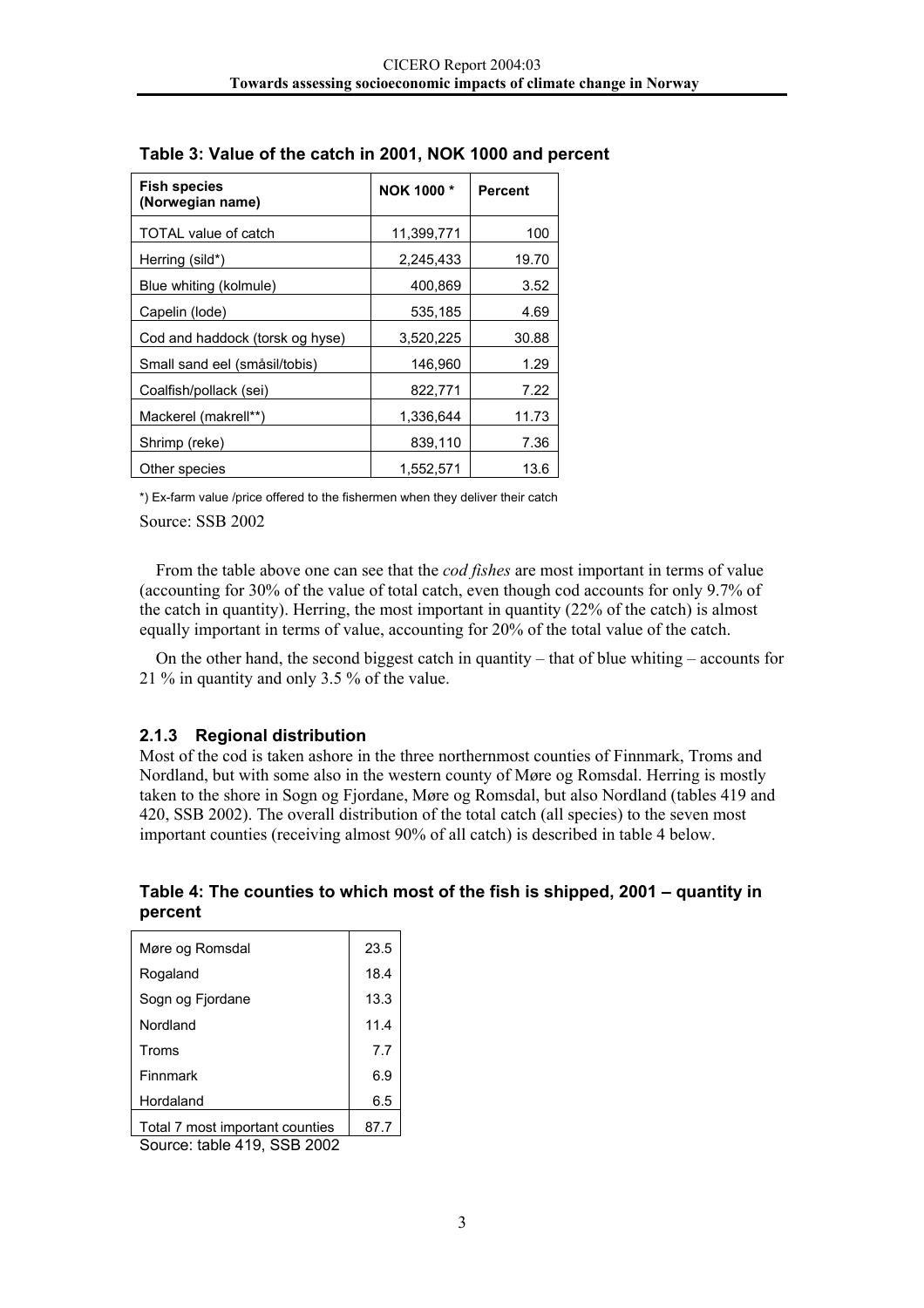#### <span id="page-6-0"></span>**2.1.4 Structural changes in the fisheries**

According to Album, Wiik et al. (2001), there has been a gradual shift in investments away from smaller boats in the coast fleet, towards the fishing fleet operating at sea. Today, 80% of the investments go towards the latter. This has resulted in fewer smaller boats in the coastal fleet and arguably a reduced flexibility in the sector. The shift in investments towards the larger vessels of the coast fleet is partly explained by changes in government incentives.

In the past decade, a quota system per fishing vessel has been introduced. The quotas can be traded, and a rough estimate of the quota price is NOK 4-6 per kilo.

#### *2.2 Aquaculture*

#### **2.2.1 Production**

Traditionally, fish farming in Norway has concentrated on salmon and trout. However, over the past ten years fish farming of cod, halibut, oysters, scallops, mussels and sea urchins has been introduced. In 2000, 490,278 tons of farmed fish were raised, the value corresponding to NOK 12.1 billion (ex-farm value). Table 5 below shows that the production of salmon accounts for 90% both in quantity and value, and the farming of trout accounts for almost 10%. The other fish species, including cod, account for only 0.3% of quantity of the total production. A total of 170 tons of cod were sold in 2000, valued at NOK 3.4 million. (The largest annual quantity ever sold of Norwegian-raised farmed cod was in 1994, amounting to 569 tons) (NOU 2000).

| Tons    | %    | Value in NOK | %    |
|---------|------|--------------|------|
| 440,061 | 89.8 | 10,907,028   | 89.8 |
| 48,778  | 9.9  | 1,172,049    | 9.7  |
| 1.439   | 0.3  | 64.344       | 0.5  |
| 490,278 | 100  | 12,143,421   | 100  |
|         |      |              |      |

#### **Table 5: Aquaculture production in Norway, 2000**

Source: (NOU 2000)

Also included in the 'other' category is halibut farming. In 2000, 562 tons were sold. This production was valued at NOK 39.7 million. The shellfish production amounted to about NOK 8.1 million, most of it being mussels (Fiskeridirektoratet 2000).

In aquaculture, there is always a loss or wastage of units. For salmon, loss and wastage amounted to 6.1 % of stocks (including new supplies) in 2000, totalling as many as 17.2 million salmon. For trout the loss was 4.9%, numbering 2.5 million trout (table 2.7, (NOU 2000). The leading cause of loss is disease (where the major cause is salmon lice) in the net cages, true also for the farming of trout. A total of 7.1 million salmon and 858,000 trout were lost due to disease (table 2.8, NOU 2000). Infested farmed fish suffer reduced growth and quality, and the annual loss to aquaculture due to salmon lice is estimated to be NOK 300-500 million (NOU 2000). Another important cause is escaping. In 2000, 276,000 salmon and 75,000 trout escaped from fish farms. Damage or wreckage in bad weather is the chief cause of major escapes.

Even with these losses, overall profit before tax for the companies in aquaculture was about NOK 3.6 billion in 2000, leaving the producers with an operating margin of 28.7 %. Year 2000 was a better year compared to 1999, when the overall profit was NOK 2 billion, with an operating margin of 20.9 %. The increased profitability can be explained by better prices for salmon and trout, combined with lower production costs per kilogram of fish produced (NOU 2000).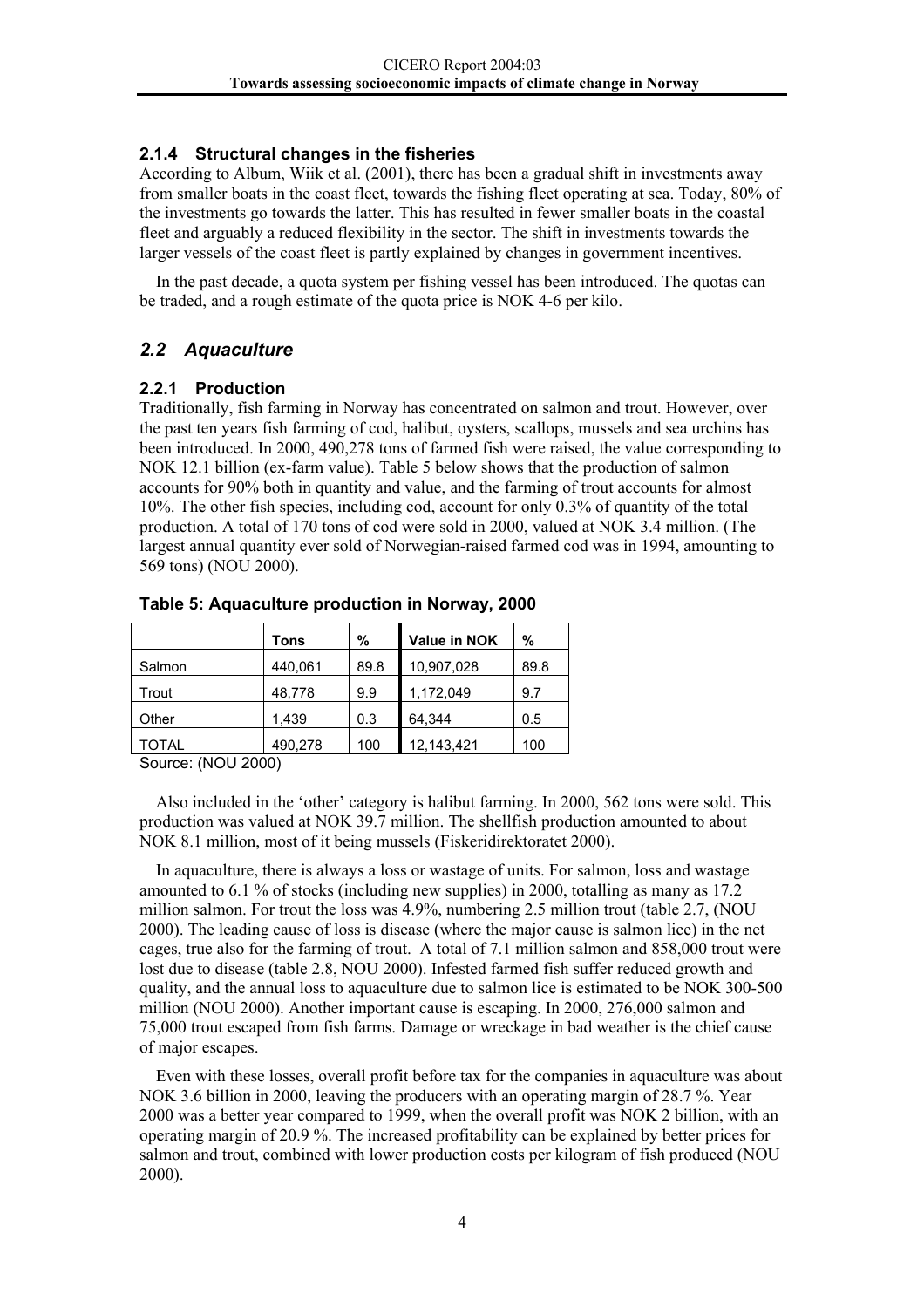#### <span id="page-7-0"></span>**2.2.2 Value of aquaculture**

Even though most salmon is reared, the value of trout and salmon is almost the same. In 2000 the ex-farm value of salmon was NOK 10.9 billion, an average ex-farm price of NOK 24.79 per kilo (440 061 tons) (NOU 2000). For trout, the ex-farm value was NOK 1.17 billion, equalling NOK 24.03 per kilo (48 778 tons) (NOU 2000).

#### **2.2.3 Regional differentiation**

When it comes to the regional distribution of the production in aquaculture, the counties of Hordaland and Nordland are the two most important, accounting for approximately 20% and 17% of the total production, respectively (see table 6 below). The third most important is the county of Møre og Romsdal (14%), followed by Sør Trøndelag (11%) and Sogn og Fjordane  $(10\%)$ .

|                                                       | Tons    | %    | <b>NOK million</b> | %    |
|-------------------------------------------------------|---------|------|--------------------|------|
| Rogaland                                              | 27,036  | 5.5  | 761,069            | 6.3  |
| Hordaland                                             | 102,184 | 20.8 | 2.537.194          | 20.9 |
| Sogn og Fjordane                                      | 51,390  | 10.5 | 1,240,523          | 10.2 |
| Møre og Romsdal                                       | 68,682  | 14.0 | 1,760,627          | 14.5 |
| Sør-Trøndelag                                         | 54,304  | 11.1 | 1,260,059          | 10.4 |
| Nord-Trøndelag                                        | 32,870  | 6.7  | 820,870            | 6.8  |
| Nordland                                              | 85,588  | 17.5 | 2,102,236          | 17.3 |
| Troms                                                 | 40,049  | 8.2  | 915,081            | 7.5  |
| <b>Finnmark</b>                                       | 21,159  | 4.3  | 549.856            | 4.5  |
| $00D$ $000$ $11$<br>$\lambda$ $\sim$ $\sim$<br>$\sim$ |         |      |                    |      |

#### **Table 6: Aquaculture, produced quantity in tons, value in NOK and percentage per county, 2000.**

Source: SSB 2002, table 427.

### *2.3 Fish processing industry*

The processing of fish in Norway has been increasing over the past decade, in 1999 its gross value of production was NOK 23.6 billion and it employed 12,690 people. (NOS 2002) The total gross value of production was concentrated in freezing of fish (43.9%), salting, drying and smoking of fish (31.5%) and the manufacture of fish oil, fish meal and other fish products (22.6%). Canning only accounted for 2% of the gross value of production in 1999. The importance of the various activities is slightly different if measured by gross investment, then the manufacture of fish oil, fish meal and other products is the largest, accounting for 41.6%, the freezing for 32.1% and the salting etc. for 24.5%.

### *2.4 Export*

In 2000, Norway exported fish and fish products equivalent to the value of NOK 31.5 billion, (NOS 2002, table 42). Most of this (31%) comes from farmed salmon, either fresh or frozen. The second largest export category 'other frozen fish' accounts for 15% (excluding fillets, a lot of this being reared trout sold whole) and the third 'frozen fillets of fish' (excluding herring) accounts for 12.1%. See table 7 for more details.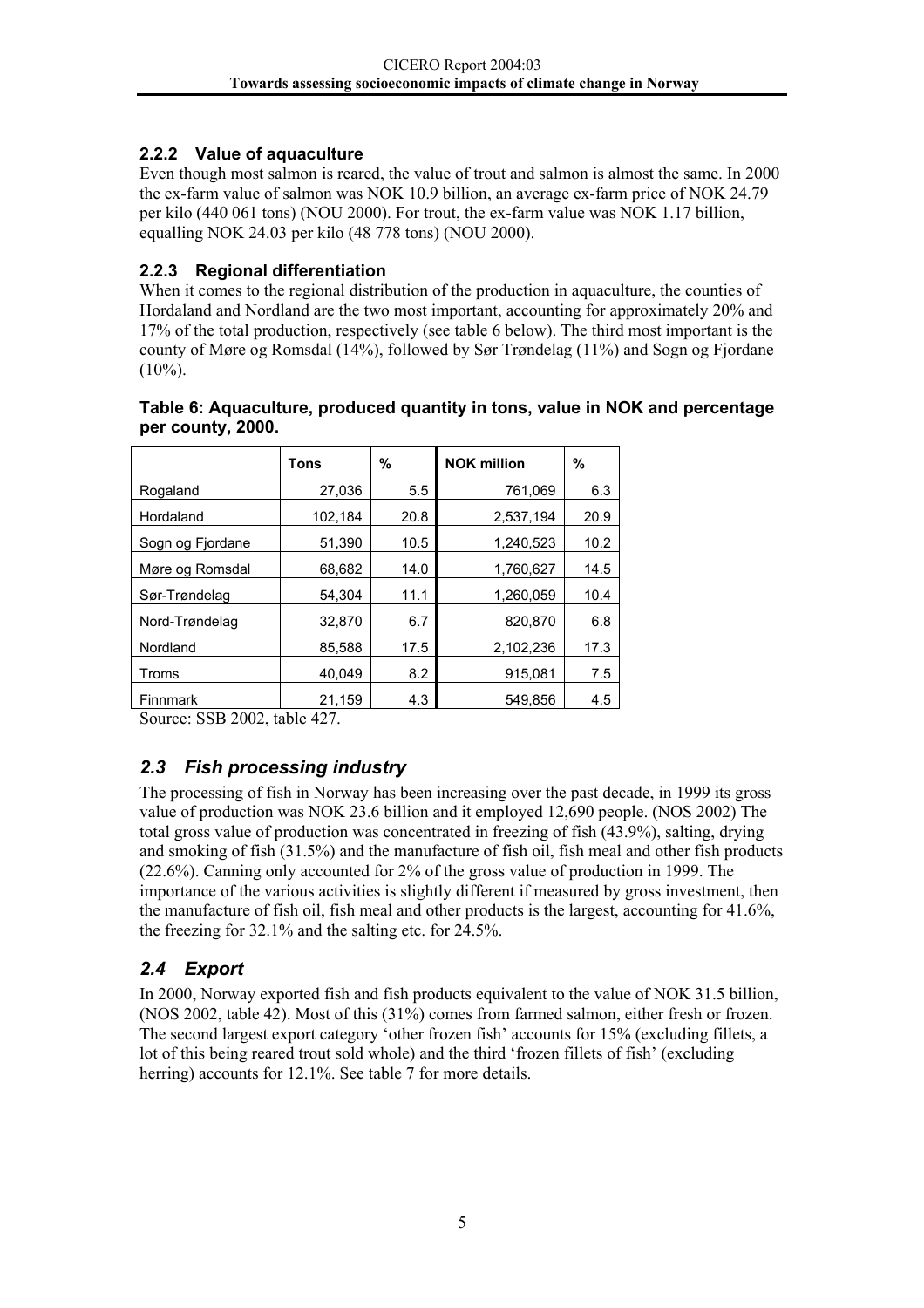#### <span id="page-8-0"></span>**Table 7: Export value of the most important fish products, NOK million and percent**

| Total                                                          | 31510.8 | 100% |
|----------------------------------------------------------------|---------|------|
| Salmon (farm raised)                                           | 9808.5  | 31.1 |
| Other frozen fish, excluding fillets                           | 4738.7  | 15.0 |
| Frozen fillets of fish, excluding herring                      | 3799.2  | 12.1 |
| Klipfish (salted and dried)                                    | 2753.4  | 8.7  |
| Herring and sprat, fresh, chilled or frozen, including fillets | 2236.2  | 7.1  |
| Other fresh or chilled fish, including fillets                 | 2314.3  | 7.3  |

Source: NOS 2002, table 42

The fish products resulting from aquaculture are obviously very important to the export earnings from this sector. As much as 70% of the aquaculture production is exported. In 2000, this consisted of almost 371,000 tons of salmon and trout to a total value of NOK 13.25 billion. The income from fish export comes primarily from trade with countries within the EU (58%), but also with Japan (13.4%), USA (4.4%) and Russia (3.7%) (table 42). The concentrations of the trade with EU countries is even stronger if one only considers export from aquaculture (67%) (NOS 2000).

The table also shows that the selling of whole fish is the most common, but that there is some processing of fillets. In 2000 the export value of whole salmon, fresh and frozen amounted to 79.9 % of the total value of salmon exported. Only 20.1 % of the export value was processed products (NOS 2000).

#### *2.5 Employment and consequences for settlement*

The total number of people depending on the various marine sector activities amounts to almost  $50,000 -$  of which  $50\%$  are in fishing and aquaculture,  $20\%$  are in the processing industry and export, and 33% are in fodder production and other contractors/suppliers (Nafstad, Bergesen et al. 2002). In some more detail, the fisheries sector employed 13,773 people full time and 5,452 part time, distributed on 11,940 boats/vessels in 2001 (table 417,  $\overline{SSB}$  [2](#page-8-1)002). A total of 12,690 people in 1999 were employed in the fish processing industry<sup>2</sup> (table 40, NOS 2002), and approximately 3,600 in aquaculture (in 2000), corresponding to 4.8 million man hours (SSB 2002, table 429; NOU 2000, table 2.1). The report from The Directorate of Fisheries (Fiskeridirektoratet 2000) shows a higher number of 4000, including also the employment in the production of shellfish and research and development (see also table 2.3, NOU 2000).

This employment is regionally distributed along the coastal communities with a concentration on the western and northern part of the country. Fish processing is concentrated in the counties of Møre og Romsdal, Finnmark, and Nordland. Aquaculture is most significant in the counties Hordaland, Nordland and Møre og Romsdal as can be seen from table 8 below.

<span id="page-8-1"></span> $\frac{1}{2}$  $<sup>2</sup>$  As from 1993 Standard Industrial Classification (NACE).</sup>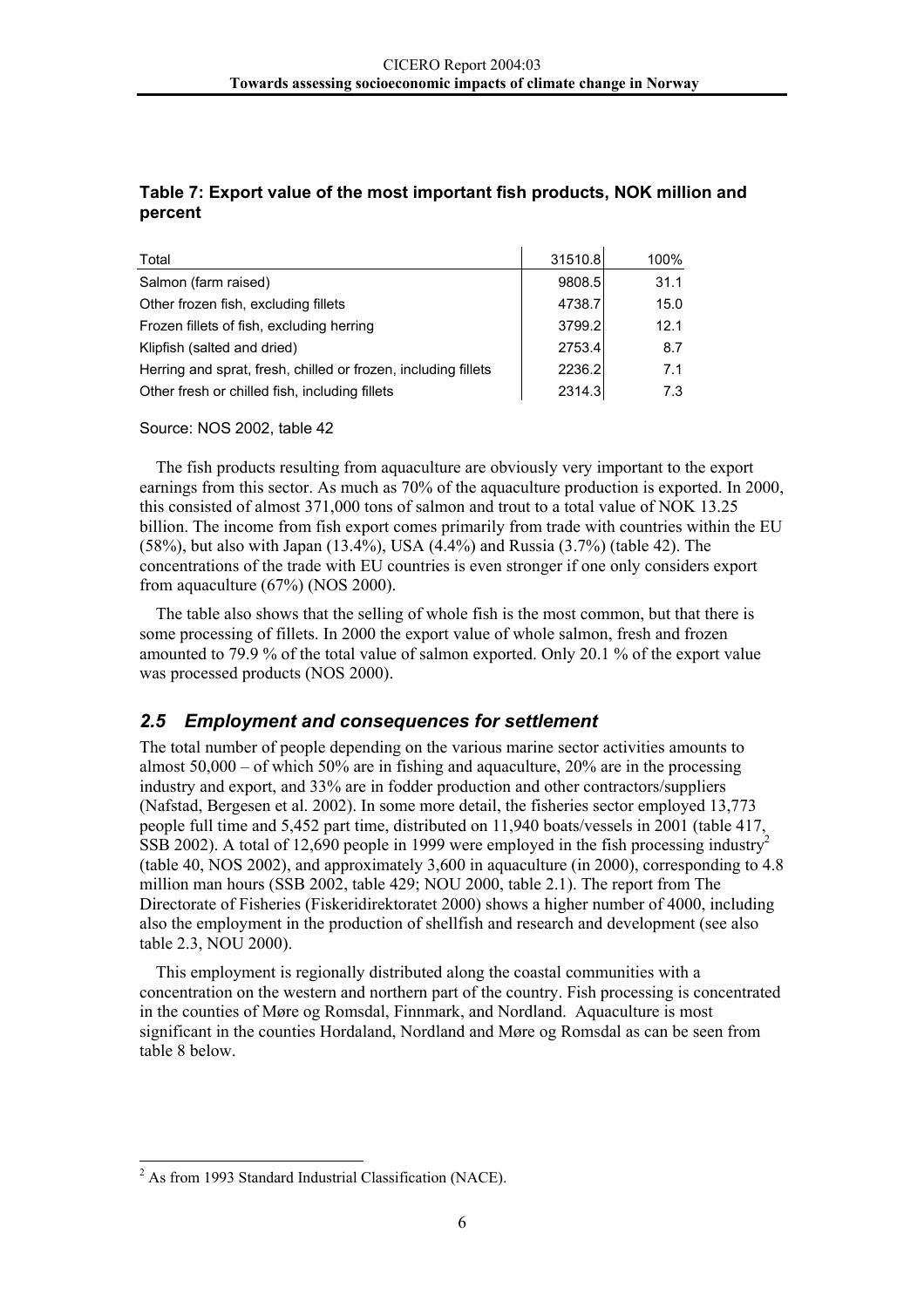| Hordaland        | 822 |
|------------------|-----|
| Sogn og Fjordane | 345 |
| Møre og Romsdal  | 520 |
| Sør-Trøndelag    | 389 |
| Nord-Trøndelag   | 250 |
| Nordland         | 564 |
| Troms            | 308 |
| Finnmark         | 189 |

#### <span id="page-9-0"></span>**Table 8: Number of people employed in aquaculture\* in Norway, most important counties, 2000**

\*) Accounting both the production of fish for food and the hatcheries/fingerling production. Salmon and trout

Source: SSB 2002, table 429; NOU 2000,table 2.1.

The Norwegian coastline is more than 57,000 kilometers long, and 40% (1.8 million) of the population live within one kilometer from the coast (Nafstad, Bergesen et al. 2002). The fisheries sector has been the most important provider of employment opportunities in many coastal communities in Norway, particularly in the northern part of the country. The Norwegian fisheries policies have been an important vehicle for maintaining a dispersed population settlement pattern. As the sector has become more efficient through technological development (Krovnin and Rodionov 1992) over the years, the same catch can be maintained employing fewer people, and it has proved more difficult to maintain the settlements.

In total, the labor force in fisheries has been reduced from 115,000 people in 1945 to only 14000 in 2000 (Album, Wiik et al. 2001) and even less in 2001, according to numbers from the *Statistical Yearbook 2002* as presented above.

The reduction in both number of fishing vessels and establishments in the processing industry has been regionally uneven in Norway. In the period 1987 to 1992, buyers of fish have been reduced by 59% in Finnmark and 25% in Lofoten, whereas in Nord-Møre the number is kept stable. As much as 80% of the total investments in the fishing fleet were carried out in Nord-Møre, and they are filling the same share of the fishing quota as 20 years ago. Finnmark, however, has reduced their share of the quota by 44 percentage points over the same period (i.e. their catch has remained the same in absolute terms, while total catch has increased from 400,000 tons 20 years ago to 700,000 tons today) (Album, Wiik et al. 2001).

The dependency on fisheries and related activities also varies at the regional scale in Norway. In several municipalities in the northernmost county of Finnmark, as much as 20% of the population is employed on fishing vessels or in the fish industry. In many of these municipalities the population numbers no more than 1,000–1,500 people, and during the past thirty years there has been a reduction in the population size of as much as 20% in many municipalities (Album, Wiik et al. 2001).

#### *2.6 How can climate change influence fisheries and aquaculture?*

Because the recruitment and growth of fish populations depends on a number of factors – such as availability of food, sea temperatures and currents and, not to forget, human interference – climate change can influence the production in fisheries and aquaculture both directly and indirectly through various processes. All in all, the system of fisheries is extremely complex and the way weather influences life in the oceans is still largely undocumented.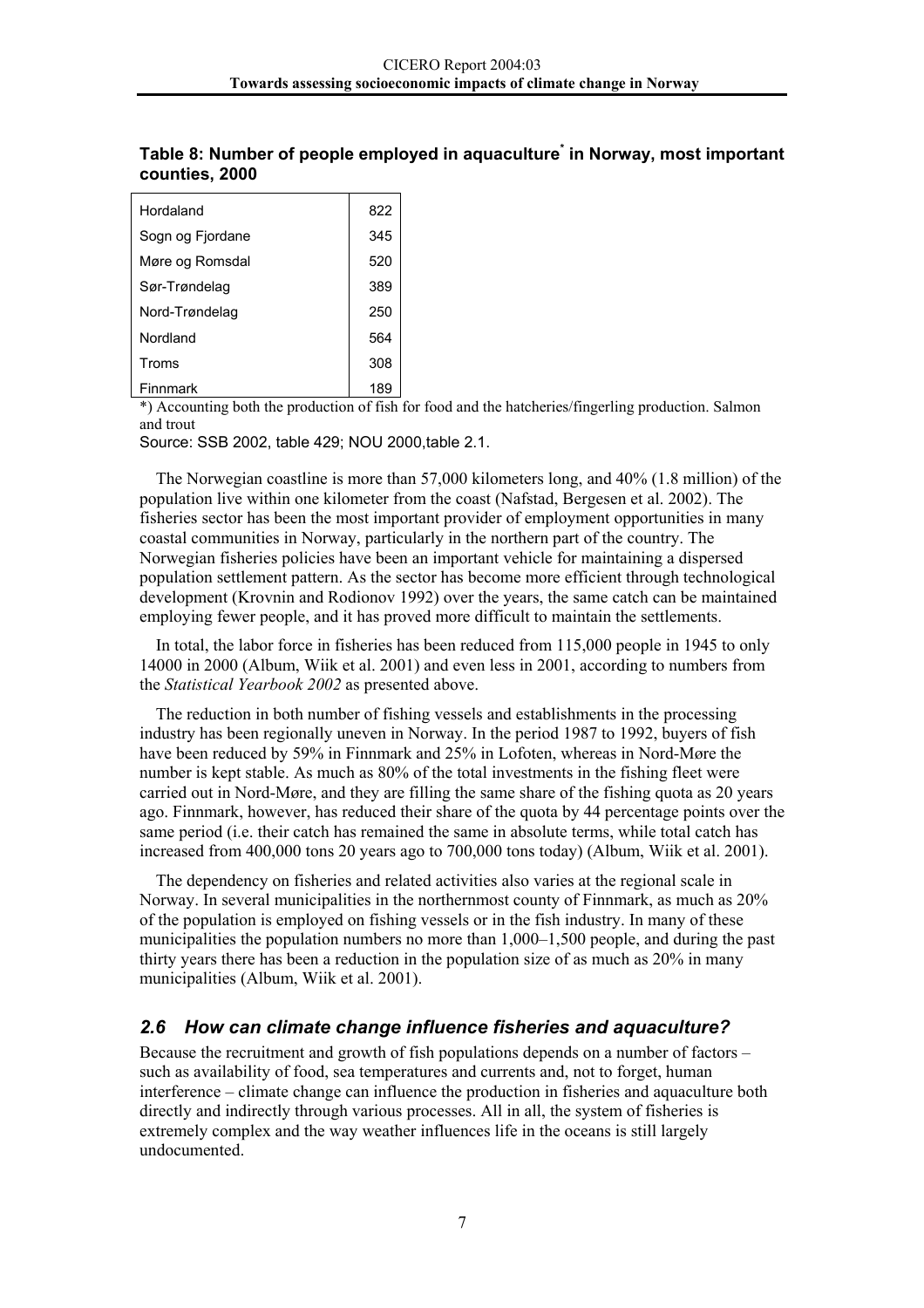<span id="page-10-0"></span>However, there have been attempts at identifying at least some relevant climatic parameters for fisheries and estimating how fisheries can be sensitive to climate change. Relevant climate features include temperature, wind (speed and direction) and the shifting of streams and currents (important to the creation of upwelling), sea level rise, availability of sunlight, and occurrence of storms (IPCC 2001, section 6.3; Cushing 1982; Laevastu 1993; Glantz 1992). In addition, climate warming can increase rainfall and hence also freshwater runoff affecting the availability of nutrients and iron in the ocean. The oceans can also influence climate change in return because of the organisms' ability to absorb and release carbon dioxide (IPCC 2001).

These weather elements can induce death of a population, change the recruitment to the population or influence the year-class strength. The growth of fish depends primarily upon the availability of foods, but also gross differences in temperatures (Cushing 1982). Another important element is that the sea temperatures will affect the geographical distribution of the various fish species. With such distributional changes, patterns of predators and prey is also likely to change (IPCC 2001). Cushing (1982) more concretely points to the northward migration of species.

In the UN's Intergovernmental Panel on Climate Change (IPCC)'s Third Assessment Report (TAR), aquaculture is pointed to as a possible way of compensating for the potential reductions in ocean fish. However, the success of aquaculture could be affected by a change in the availability of herring, anchovies and other species used to provide fodder for the cultured fish. Aquaculture also depends on fisheries for their supplies of fish meal and fish oil (also for fodder). Thus the impacts of climate change on fisheries will have second order impacts on aquaculture. Another possible impact relates to the potential higher ocean temperatures. This can make the rearing of different fish species possible at higher latitudes, as well as increase growth rates and the growing season for fish farming. However, higher temperatures can also lead to decreased oxygen levels, enrichment of organic matter and outbreaks of algal blooms that spread diseases to the fish and deteriorate the conditions for fish farming. Increasing frequency and/or magnitude of storms and floods can also have negative impacts on aquaculture as the damage to infrastructure might increase, as well as fish escapes (IPCC 2001).

#### *2.7 Potential impacts of climate change on Norwegian fisheries and aquaculture*

With climate change one expects increased sea temperatures, and this can have both a positive and a negative effect on Norwegian fisheries, distributed over different fishing grounds in the North Sea, the Norwegian Sea and the Barents Sea. For example, for the North Sea, Toresen (2001) expects a temperature increase of 1-2  $\rm{^{\circ}C}$  for the next decades. This higher temperature can mean increased growth of fish, but it can also mean more parasites and algae problems for aquaculture. With warmer sea water, researchers foresee a shift towards increased catches of anchovies and sardines, but reduced catches of herring and cod. However, because of northward migration, the recruitment of herring and cod will improve in the Norwegian Sea. In the Barents Sea, the ice is expected to move north and the conditions for plankton production will deteriorate. Hence cod, haddock, herring and capelin will move eastwards (Glantz 1992). An eastward shift can bring an economic loss to Norway as the fish might move across the 'border' to Russian fishing grounds. Another element of climate change can be that more extreme weather might cause more accidents for fishing fleets. There is also much discussion about potential changes in the Gulf Stream. Even though it is not certain how climate change will influence the Gulf Stream, it is true that any severe change will have detrimental effects for overall living in Northern Europe, including fisheries (Glantz 1992).

When it comes to work on specific species, Krovnin and Rodionov (1992) have found that warming is likely to be favorable for the Atlanto-Scandian herring fishery, as correlation is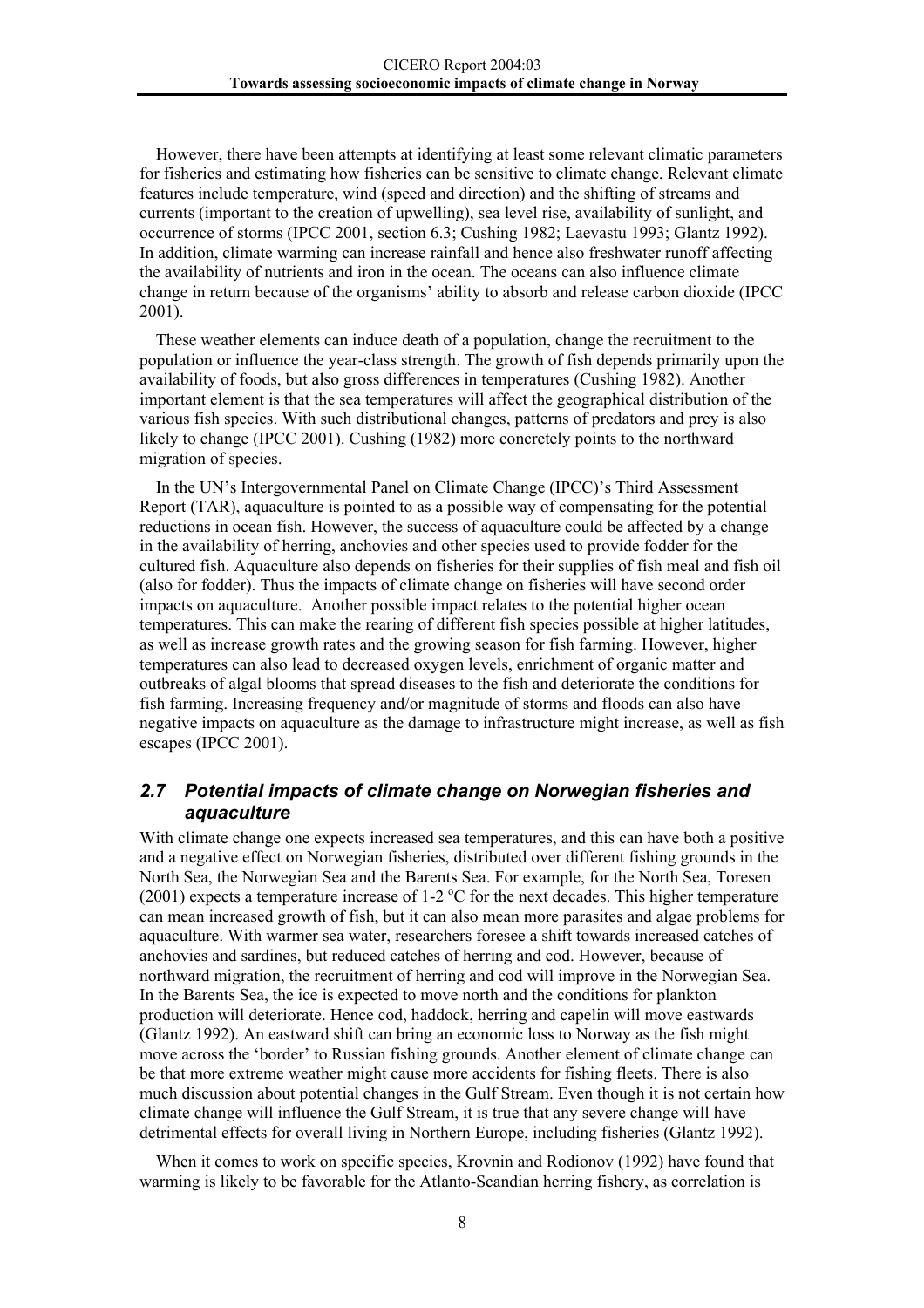<span id="page-11-0"></span>shown between warmer temperatures and more frequent appearances of rich year classes of Atlanto-Scandian herring. They also show that the fish move according to water temperatures. In years with warmer water, herring go into the northern and northeastern parts of the Norwegian Sea and in the Barents Sea. In colder years, herring is concentrated in the coastal waters of southern and central Norway.

For **aquaculture,** Nafstad, Bergesen et al. (2002) have found that one can expect an increase in the growth of fish by about 10 percent per degree (Celcius) of temperature increase. In the long term, farming of turbot (piggvar) might become possible. However, increased temperatures may increase illness and the occurrence of poisonous algae and parasites. They point to negative effects also if there is an increased frequency of extreme weather events which will mean more days with operational problems and added costs for securing equipment properly (Nafstad, Bergesen et al. 2002).

#### *2.8 Climate change and fisheries: a complex relationship*

The relationship between climate change and fisheries will not be easy to define and most likely will have to depend … on generalizations derived from case by case assessments of past and present experiences. Such assessments can provide 'guesstimates' about how fisheries might respond to climate related environmental stress … (Glantz 1992, p. 4)

As stated in almost all the sources used for this compilation of data on fisheries and aquaculture, it is difficult to separate the impact of climate from that of other factors that influence the marine ecosystem, as for example increased harvesting. "Interactions within the marine environment are acknowledged to be extremely complex" (Glantz 1992, p.4). Climate change is only one factor among many that influences the stock size and availability of fish. The many factors operate simultaneously and in different directions, and it is hard to separate out the impacts of only one factor such as climate change on fisheries /changes in stock sizes and catches (Laevastu 1993).

#### *2.9 Summarizing fisheries and aquaculture*

As was shown in 2.1, the fisheries provide a very important source of income for Norway as a whole, and for the small settlements along the coast in particular. The most valuable are the catches of cod and herring, accounting for 2.2 billion NOK and 3.5 billion NOK yearly, respectively. In addition, aquaculture of salmon alone equals the value of the production of fisheries (about NOK 11 billion). The value connected to the fish processing industry is twice this, about NOK 24 billion.

Guessing at the socio-economic consequences of climate change is almost impossible given the complex relationship between climate and other variables influencing the growth and catch of fish. It is possible, however to summarize some of the issues that are thought to be affected by warmer temperatures and more variable weather bringing more extreme events.

Fish species are sensitive to water temperature, which in many cases will determine the geographical dispersal of where the fish can be found. For cod, the effects of climate change can prove to be negative for Norway if the species migrates as far north east as to enter the Russian part of the Barents Sea. Cod is Norway's most valuable catch. This loss might be somewhat compensated by catching more herring (the second most valuable catch today), as warmer water temperatures can bring this fish species farther north and even east into the Barents Sea. This is also the case for fish species like anchovies and sardines that have their northern limit in southern Norway today (Toresen 2001). Effects of warmer water can also mean stronger year-classes of fish (better recruitment).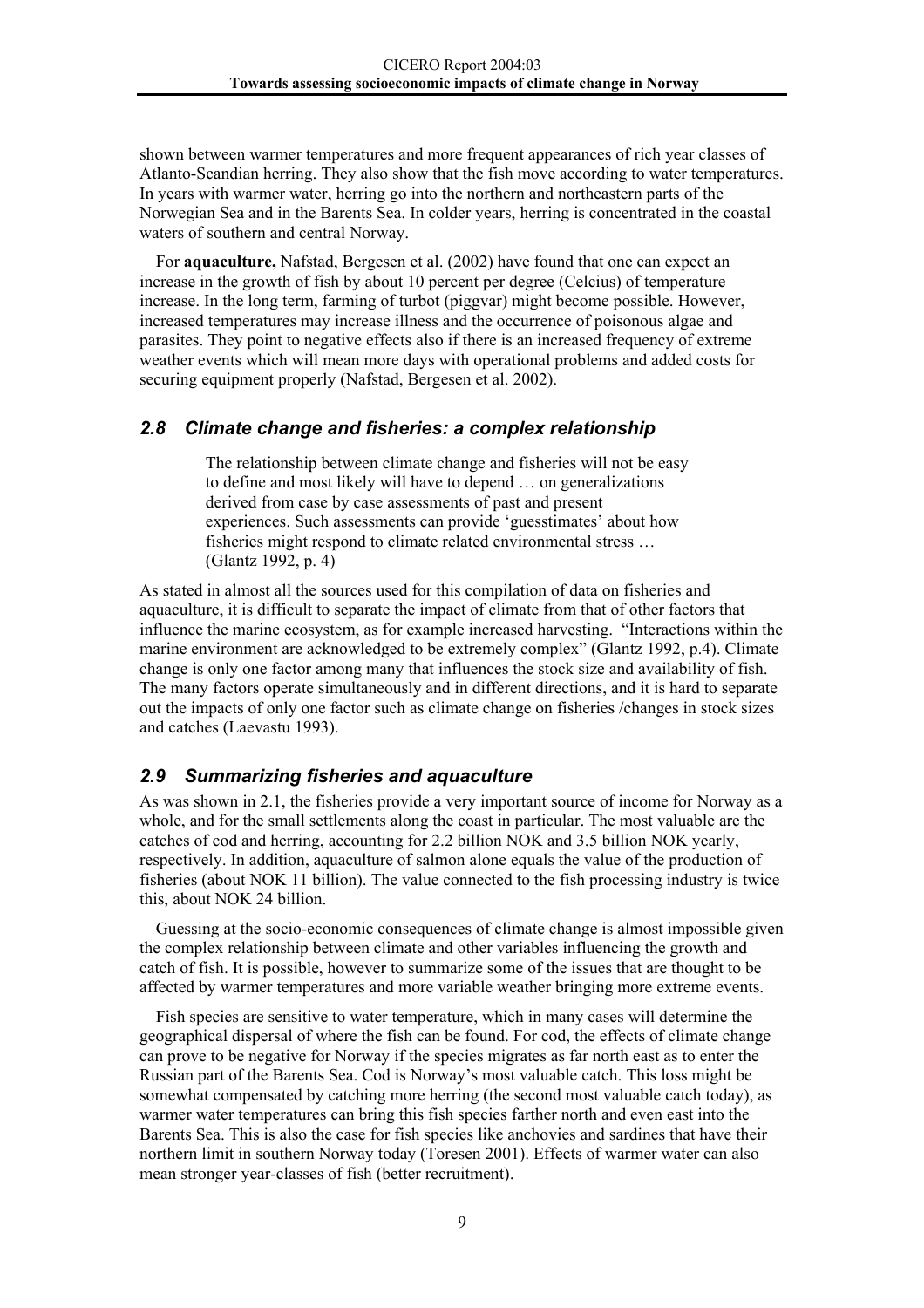<span id="page-12-0"></span>When it comes to aquaculture, the positive effects of warmer climate are expected to be rapid growth, resulting in a higher turnover, and there might also be a potential for the cultivation of new and maybe more valuable species. The negative effects concern the loss of fish to parasites and escapes. These are already the major reasons for loss in this sector. With warmer temperatures more outbreaks of pests can be expected. More variable weather such as a higher frequency of storms can also be expected, something that can lead to increased loss due to escape of fish because of weather damaged equipment. Increased losses will reduce the profit margin of the industry.

# **3 Agriculture**

#### *3.1 Agriculture in Norway*

The agricultural sector in Norway is diverse in terms of both activities and location, hence also to exposure to climate change and variability.

| <b>Use</b><br>Area/county         | Grass<br>production<br>(including<br>pastures) | <b>Grains</b><br>and<br>oilseeds | <b>Potatoes</b> | <b>Other</b><br>field and<br>crop<br>area | <b>Surface</b><br>cultivated<br>area | <b>Total</b> |
|-----------------------------------|------------------------------------------------|----------------------------------|-----------------|-------------------------------------------|--------------------------------------|--------------|
| <b>Total Norway</b>               | 47.0                                           | 32.2                             | 1.4             | 4.8                                       | 14.6                                 | 100.0        |
| Østfold                           | 10.3                                           | 82.6                             | 1.3             | 3.1                                       | 2.8                                  | 100.0        |
| Oslo and<br>Akershus <sup>a</sup> | 12.6                                           | 80.2                             | 0.7             | 2.7                                       | 3.8                                  | 100.0        |
| <b>Hedmark</b>                    | 30.9                                           | 55.2                             | 4.5             | 4.7                                       | 4.7                                  | 100.0        |
| Oppland                           | 53.9                                           | 24.6                             | 1.6             | 6.0                                       | 13.9                                 | 100.0        |
| <b>Buskerud</b>                   | 31.9                                           | 51.9                             | 0.9             | 5.6                                       | 9.8                                  | 100.0        |
| <b>Vestfold</b>                   | 12.3                                           | 71.5                             | 3.5             | 10.4                                      | 2.3                                  | 100.0        |
| <b>Telemark</b>                   | 44.1                                           | 37.1                             | 1.2             | 6.4                                       | 11.3                                 | 100.0        |
| <b>Aust-Agder</b>                 | 70.2                                           | 10.5                             | 2.0             | 7.9                                       | 9.5                                  | 100.0        |
| <b>Vest-Agder</b>                 | 70.8                                           | 3.8                              | 0.5             | 3.5                                       | 21.4                                 | 100.0        |
| Rogaland                          | 47.7                                           | 3.8                              | 0.9             | 6.3                                       | 41.3                                 | 100.0        |
| <b>Hordaland</b>                  | 56.8                                           | 0.1                              | 0.1             | 3.5                                       | 39.5                                 | 100.0        |
| Sogn og<br>Fjordane               | 63.1                                           | 0.2                              | 0.3             | 2.5                                       | 33.8                                 | 100.0        |
| Møre og<br><b>Romsdal</b>         | 78.4                                           | 2.7                              | 0.4             | 1.6                                       | 16.9                                 | 100.0        |
| Sør-<br><b>Trøndelag</b>          | 65.6                                           | 20.0                             | 0.5             | 3.9                                       | 10.0                                 | 100.0        |
| Nord-<br><b>Trøndelag</b>         | 53.1                                           | 33.0                             | 1.8             | 6.0                                       | 6.0                                  | 100.0        |
| <b>Nordland</b>                   | 78.1                                           | 0.5                              | 0.8             | 4.1                                       | 16.5                                 | 100.0        |
| Troms                             | 81.0                                           | 0.0                              | 1.1             | 7.1                                       | 10.9                                 | 100.0        |
| <b>Finnmark</b>                   | 78.7                                           | 0.0                              | 0.3             | 7.6                                       | 13.4                                 | 100.0        |

|  | Table 9: Land use, percent per county, 1999 |
|--|---------------------------------------------|
|--|---------------------------------------------|

a) Since Oslo is a small county consisting of only one municipality and dominated by the capital city, it is often counted in the statistics together with the neighboring county Akershus Source: http://www.ssb.no/jt1999/tab-2001-04-03-02.html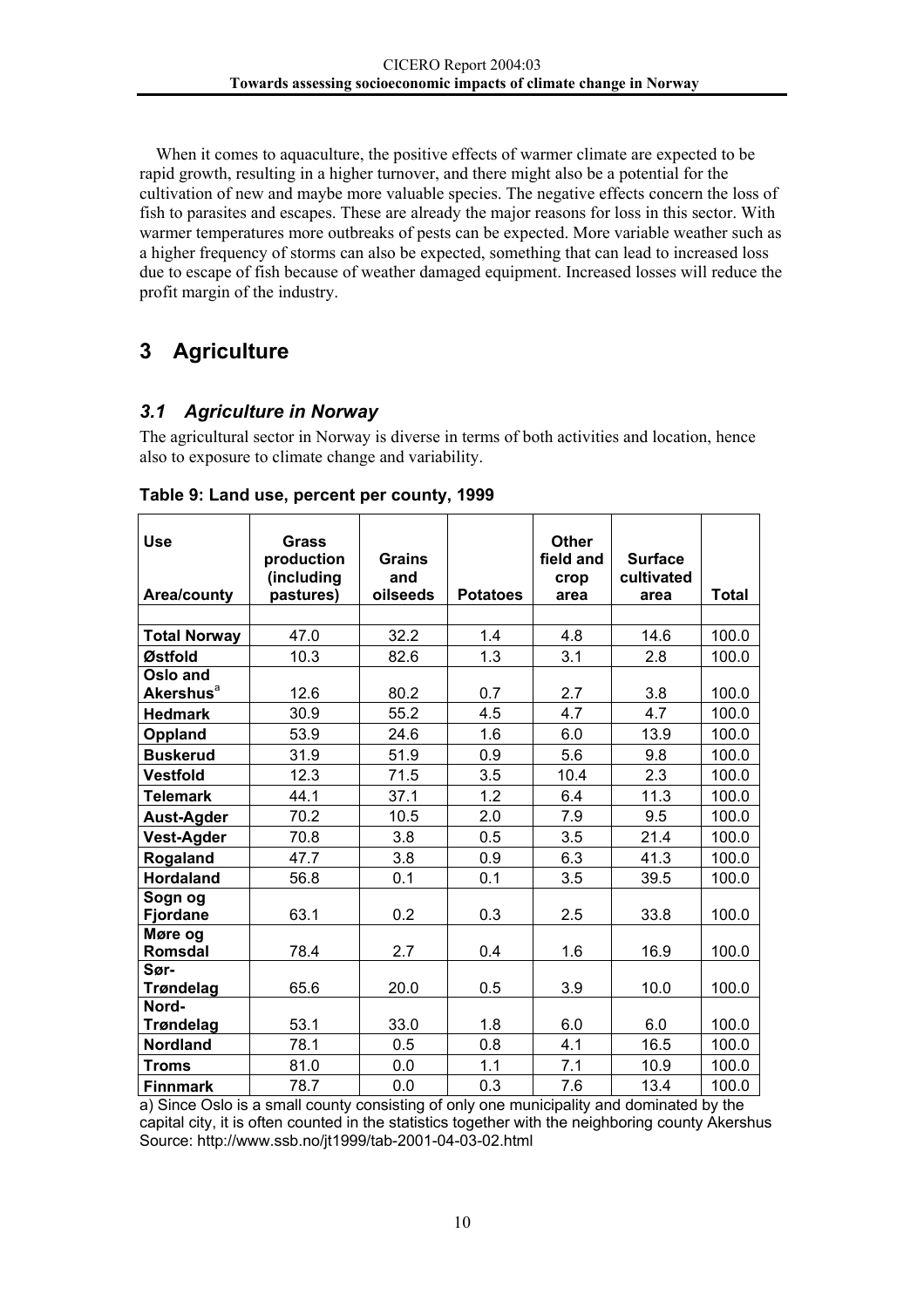<span id="page-13-0"></span>As in any economic sector, productivity/output depends on a relationship between resources, capital and labor. In resources, climatic factors such as rainfall, temperature, wind, and frequency and magnitude of extreme events (such as floods and storms) are important, as well as agro-ecological characteristics such as soil quality and slope.

#### *3.2 How can climate change influence agriculture?*

Agriculture is intimately linked to climate (Kandlikar and Risbey 2000) and world agricultural production varies from year to year, largely as a result of weather conditions and inter-annual climatic variability in many regions (Feenstra, Burton et al., 1998). Climatic change will affect agriculture, resulting in costs and benefits at all scales, ranging from individual plant/animals to global trade (IPCC 2001).

Many hundred assessments of impacts of climatic change on agriculture have already been undertaken, most of them focusing either on specific crops or regions (Tol 2002). Many studies have included crop yield modeling (see for example Harrison, Butterfield et al. (1995), and since 1995 there have also been studies that try to link the estimates of crop yield change to estimation of production and welfare impacts by using economic models (IPCC 2001). In addition, the consequences of climatic change to agriculture have also been explored in wideranging studies such as the IPCC report (IPCC 2001) and the European ACACIA project (Parry 2000). The assessments differ in their objectives and targeted users. Objectives range from evaluation of output, management, or adaptation options, to identification of gaps in knowledge or increased public awareness (Feenstra, Burton et al., 1998).

From the impacts studies already undertaken, we can derive that there are some basic mechanisms and processes that regulate the sensitivity of agriculture to climate change.

For Europe, the ACACIA report (Parry 2000) mentions temperature, incoming radiation, water and nutrient availability as the most important factors determining agricultural production. Plants are affected directly through the process of photosynthesis. Animal husbandry is affected directly through the temperature; heat and cold stresses cause lower food intake and higher water intake which results in lower performance. Indirectly, climatic factors influence the production of fodder.

The question of interaction between climatic change and enhanced  $CO<sub>2</sub>$  concentrations has also been considered important, as increased concentrations of  $CO<sub>2</sub>$  will lead to an increased rate of photosynthesis, which again leads to larger and more vigorous plants and higher yields. Also, consumption of water is reduced because of decreased transpiration. Experiments where  $CO<sub>2</sub>$  concentrations have been doubled show an increase of harvestable dry matter by 21 to 34 percent, depending on species. Also studies of smaller changes in  $CO<sub>2</sub>$ concentration have shown an increase in grain yield of wheat. With respect to water use efficiency, a study of wheat indicates that a doubling of  $CO<sub>2</sub>$  concentration increases efficiency by as much as 50-60% (Parry 2000).

On the issues of spatial change of crops and varieties, a study from Finland has found that with a one degree increase in temperature (annual mean), there will be a northward shift of 120-150 km for spring cereals. Similar results were also found for maize in Finland. The largest changes will be at the current margins for specific crops. Associated processing industries will be likely to move with the species because of high transportation costs of the raw material (Parry 2000).

There are few studies of impact of climate change on the quality of produce; this seems to be very crop-specific (Parry 2000).

In addition to looking at the mean seasonal temperature to measure the consequences for the yield of annual crops, Wheeler, Craufurd et al. (2000) argue that it is important to look at the variability in temperature. Seed yields in particular are sensitive to brief episodes of hot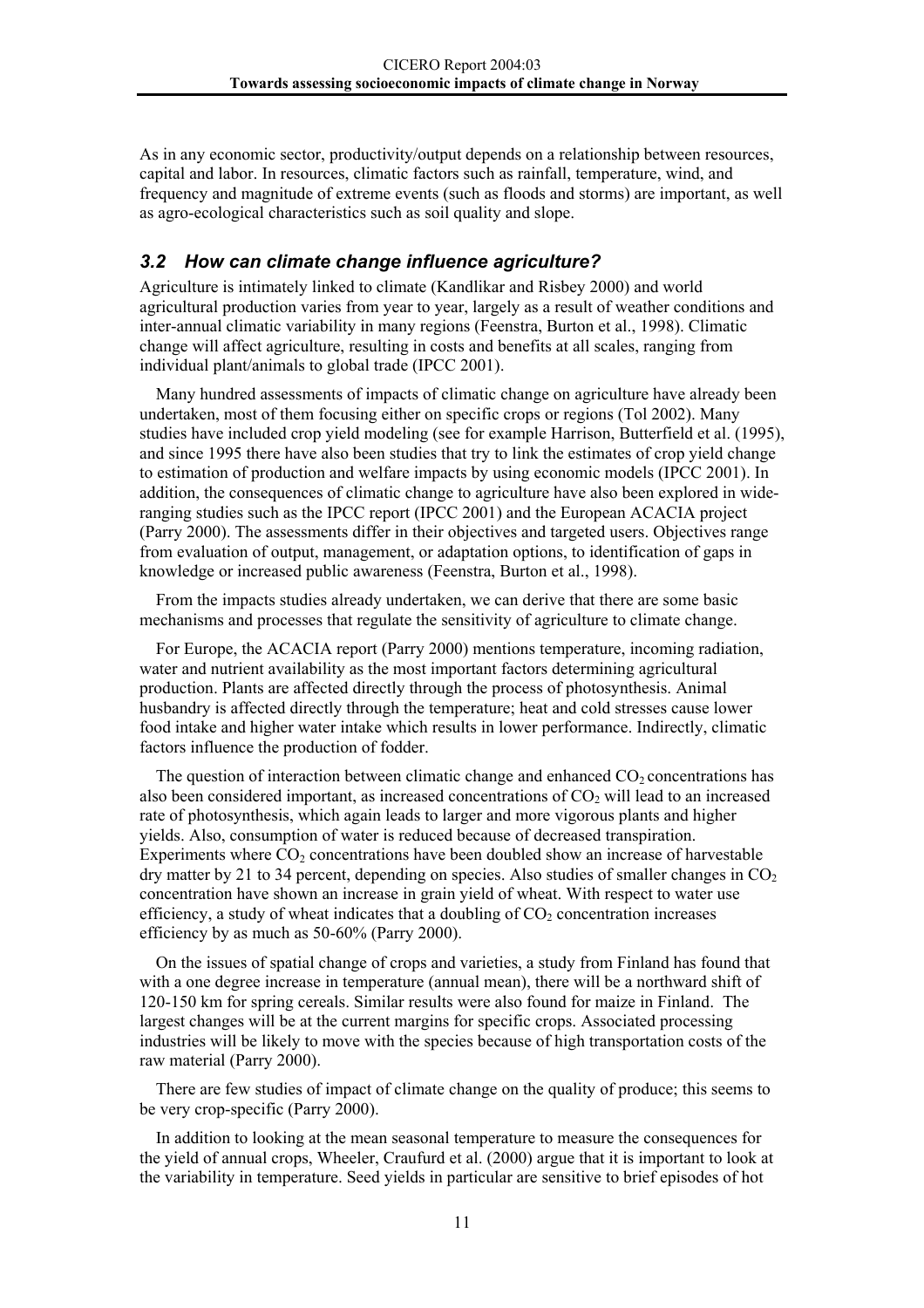<span id="page-14-0"></span>temperatures. For example, if hot periods coincide with the time of flowering, the number of seeds or grains that develop can be less.

In the northern countries, the length of the growing season limits the productivity of crops. Night frost in late spring and early autumn produces a risk (Parry 2000).

#### *3.3 Potential impacts of climate change on agriculture in Norway*

Sygna and O'Brien (2001) find the following climate parameters to be relevant when assessing the impacts on agriculture: winter-, summer-, and average temperature, frost/thawing, length of growing season, distribution and intensity of rainfall, extreme weather events, radiation, and humidity. Most likely there will be both positive and negative impacts. Positive impacts include a longer growing season (which makes harvesting twice per year possible). In mid-Norway (Stjørdal) an experiment has shown that the growth season has been extended by 10 days compared to 1963. Other positive potential impacts might include increased plant productivity due to increased  $CO<sub>2</sub>$  uptake and warmer temperatures as well as the potential for new species (with higher market value). Negative impacts include increased erosion and discharge of nitrogen depending on pattern of rainfall (seasonal and quantity), presence or absence of permafrost, as well as soil type and usage. More frequent problems with pests and diseases are also expected.

None of the above-mentioned factors of potential impact from climate change have been surveyed for Norway. The most comprehensive study of climate impacts on Norwegian agriculture was undertaken in 1990 (NILF 1990). This study calculates the effects of increased  $CO<sub>2</sub>$  concentrations (a concentration of 450 ppm will give an average increase of 15% on yield), as well as higher temperatures and therefore also an extended growing season. These factors are considered the most important to explain changes in yield, which in most cases will be positive. In addition, factors such as increased erosion and use of pesticides/herbicides are also known to influence yield, however the quantification remains a problem.

The research undertaken by NILF is based on a climate scenario that is substantially warmer than the scenario now provided by RegClim (see table 1, this report). In NILF (1990), the calculations of the impacts are based on the following climate scenario for 2030 (referred to as the 'most likely' scenario in the report):

|                                       | Inland | $\text{Coast}^{\overline{A}}$ |
|---------------------------------------|--------|-------------------------------|
| Temp. increase ° C                    |        |                               |
| Summer                                | 2      | 1.5                           |
| Winter                                | 3.5    | 3.0                           |
|                                       |        |                               |
| % increase precipitation <sup>B</sup> |        |                               |
| Spring                                | 10     | 15                            |
| Summer                                | 10     | 10                            |
| Fall                                  | 5      | 5                             |
| Winter                                | 5      | 5                             |

| Table 10: Climate change in Norway by 2030 |  |  |  |  |
|--------------------------------------------|--|--|--|--|
|--------------------------------------------|--|--|--|--|

A) Coast= all the counties from vest-Agder and west/north bound to Finnmark. All the other counties (Øst-Agder, Telemark, Vestfold, Buskerud, Oslo/Akershus, Hedmark, Oppland, Østfold) are considered inland (even though they also have coastline).

B) Depending on when the rain falls and how much that comes as showers, the rainfall will have differential effect on agriculture. Estimations indicate that the deficit of rainfall in May, June and sometimes also July, will be reduced by 4-6mm per month, and that the surplus in August and September (sometimes also July) will increase by 4-8 mm per month.

Source: NILF (1990).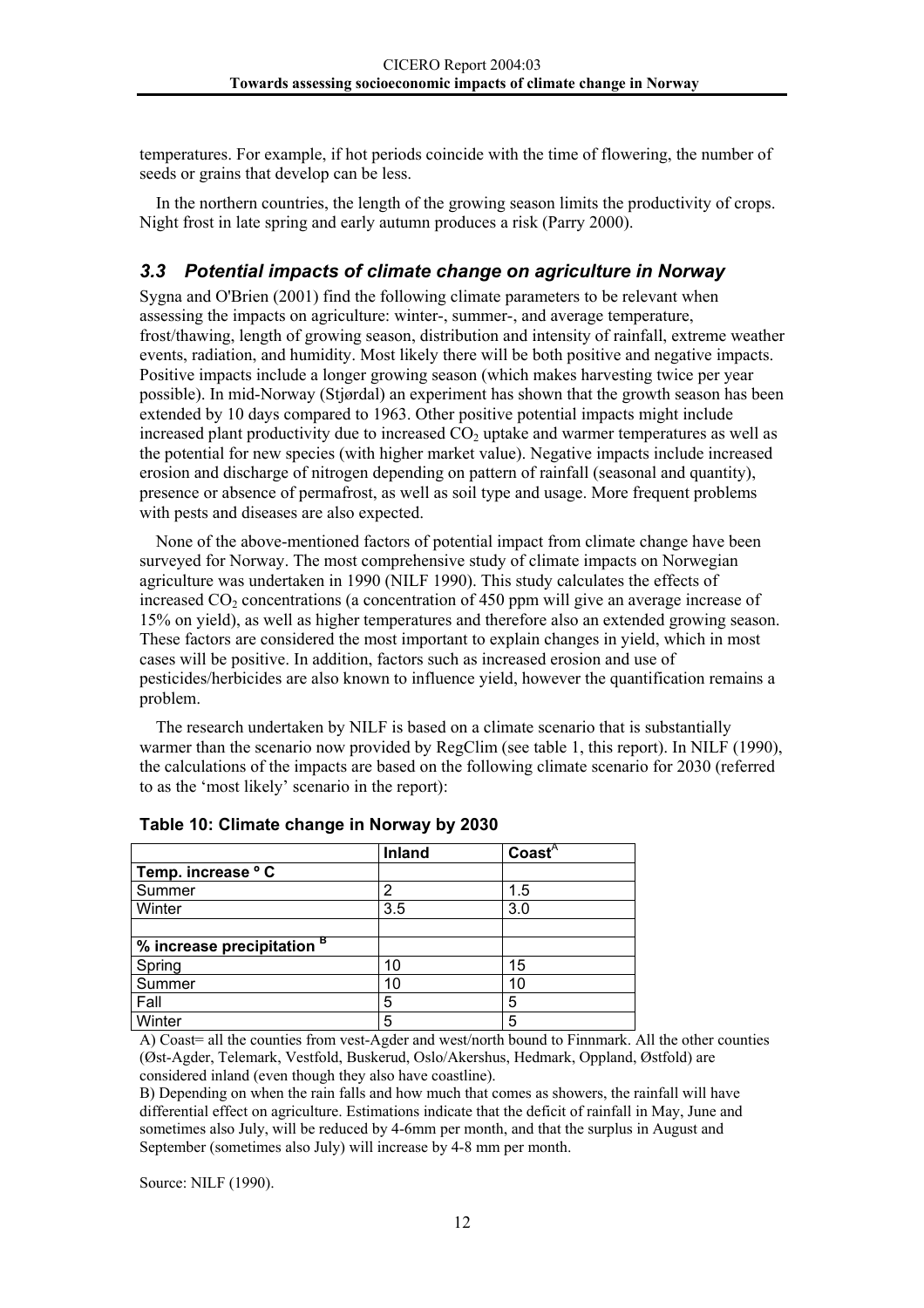#### <span id="page-15-0"></span>**3.3.1 Climatic zones in Norway**

The NILF-report (NILF 1990) uses a division of 8 climatic zones according to temperature (table 3.2 page 22). Today, Norway has area only in zones  $3 - 8$ . With the most likely scenario for climatic change, the area will be in zones 1-6.

The total area that will be in the most productive zones (1 and 2) will be 4.000 square kilometers (1 km<sup>2</sup> = 0,3861 square miles, 1 decare (mål) = 0.249 acres). This equals 46 percent of the total area. For the other zones there will be an increase from 14 to 27 percent in zone 3, and a decrease in the remaining zones from 38 to 10 percent for zone 4, from 27 to 11 percent in zone 5 and from 9 to 6 percent in zone 6. Zones 7 and 8, in which we have 9 and 3 percent, respectively, of our total agricultural area with today's climate, will probably not be used for agriculture.

#### **3.3.2 Overall economic consequences**

The increased yield in the NILF report is calculated to be a 20% increase in production of fruit, a 30% increase for berries, an increase of grain production by 35%, and fodder grain production by 300 million fodder-units. Under the assumptions of optimal localization of production, this increased production can still be sustained using less area, (1.8 million acres), than today (2.5 million acres). Large areas with low temperatures and yields in northern Norway, as well as in Oppland and Hedmark counties, will be left unused.

Since employment in agriculture is related to both area under cultivation and yield, the effect is calculated to be a decrease in demand for labor, at approximately 7200 man-labor years (NILF 1990, p. 76). Effects of employment were not calculated on the county level, but we can assume that the areas with reduced area under cultivation will also experience reduced demand for labor.

With increased volume, production costs would increase by 800 million NOK. However, NOK 550 million will be saved as a result of reduced need for imported goods. Hence, the net increase in production costs is only NOK 250 million (NILF 1990).

#### **3.3.3 Increased yields per crop and crop-group.**

The NILF report presents yield data for specific species in different climatic zones (p. 29). We can hold this together with information on which climatic zones will be predominant in each county with climatic changes (ibid, tables, pp. 92-105), and compare this with today's distribution of area use per county (see table 9, this report). For the calculations of yield change for fruit, berries and vegetables, county level data on current yield are taken from the SSB agricultural statistics of 2000.

#### **Grass**

The cultivation of grass takes up 47% of the area under cultivation in Norway (1999). According to (NILF 1990), the risk of frost damage will be reduced for large areas. Most (50.7%) of the grass-growing area ("eng" in the statistics) is found in the counties of Oppland, Sør-Trøndelag, Nord-Trøndelag, Rogaland, and Møre-og Romsdal. The four first counties will experience a shift from a concentration of their arable land in climatic zones 4-5 to 2-3. Yield will go up from an average of 720 kg/decare to approximately 1150 kg/decare, an increase of 60%.

The economic significance of climate change for grass cultivation is hard to determine because most of the grass grown is usually used on the farm for animal keeping, and this is not recorded in bookkeeping with monetary values. This is illustrated by the low value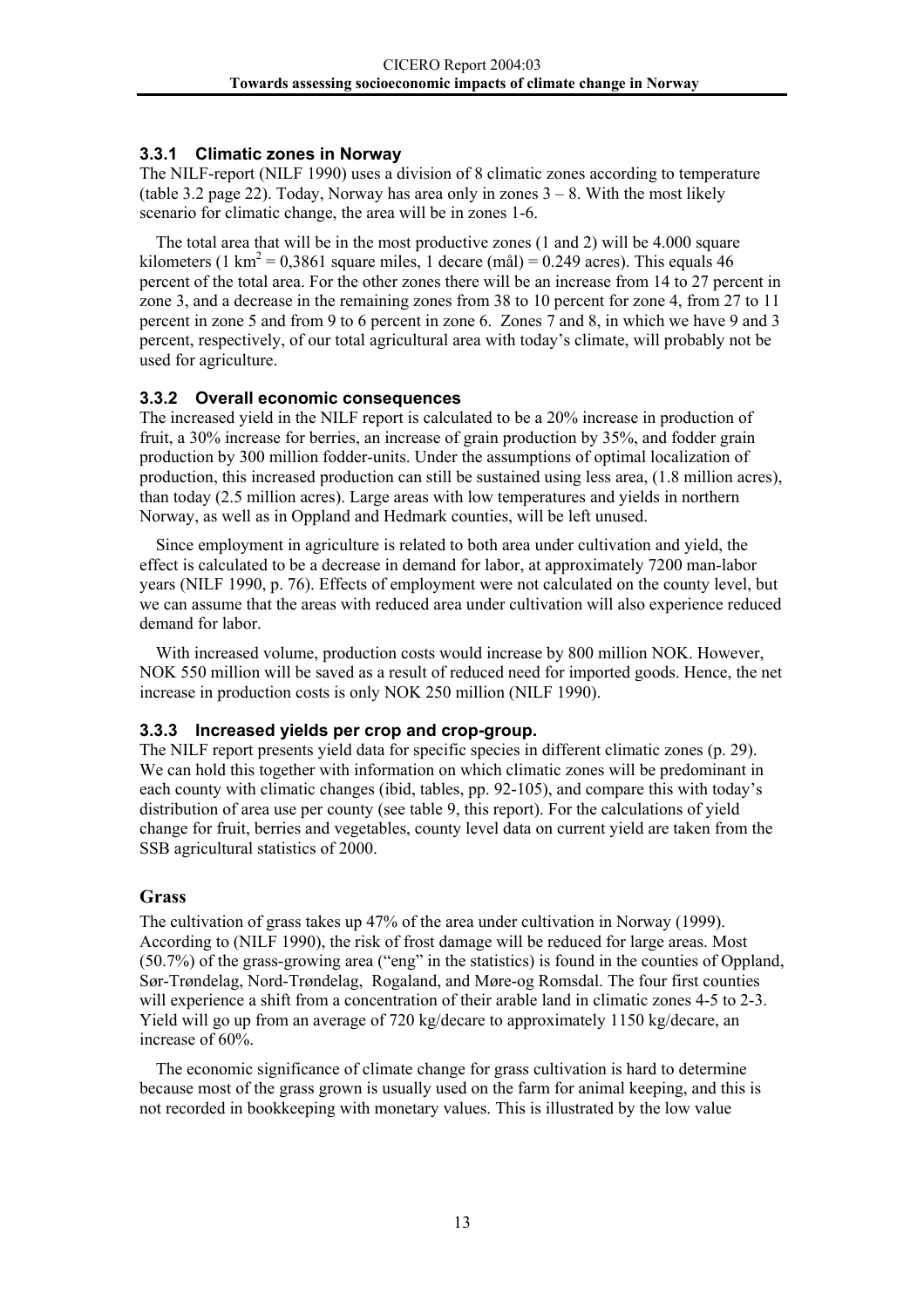registered as income from grass production in year 2000, a mere NOK 101 million (table 8.16  $NOS 2001b^3$ ).

#### **Grain and oilseeds**

The cultivation of grain and oil seeds takes up 32% of the area under cultivation in Norway (1999, see table 9). The estimated yield increase for grains is 35% (oat, barley, wheat). Grains account for 85.5% (based on area) of the category 'Grain and oilseeds' (NILF 1990). Grains and oil-crop production are concentrated in the counties of Østfold, Oslo og Akershus and Hedmark, accounting for 57% of the national production. The income from grain and oilseed production in 2000 reached NOK 2.3 billion (table 8.16, NOS 2001b).

#### **Fruit, berries and vegetables**

The cultivation of fruit, berries and vegetables is included in the statistics as "other field and garden area", which occupies 4.8 % of area under cultivation (1999). In this category 63% of the area is actually used for fodder crops, and the remaining 37% of the category covers vegetables, fruit, berries and "other plants" (*hagebruksvekster*) (table 1.8, NOS 2001b<sup>4</sup>). Even though these crops are insignificant in terms of occupied area, (only 1.6% of total cultivated area in Norway), these crops are significant in rendering value for the farmer, more than 10% of the total income from plant production comes from vegetables, fruit and berries.

 The NILF report estimates the overall yield increase for fruit and berries to be of 20%. If one tries to disaggregate this number using sources as mentioned above on climatic zones change and crops yield, the picture is more varied.

For **fruit**, the counties of Hordaland, Telemark, Buskerud, Sogn og Fjordane and Vestfold are the major producers. The NILF report does not include zone changes for Hordaland and Sogn og Fjordane. In the case of Vestfold, Buskerud, and Telemark the zones will change from 3-4 to 1-2, and mean yields will go up from 150 kilos to 250 kilos per 10 trees, an increase of 66%.

When it comes to **berries,** Hedmark, Buskerud, Oppland and Sogn og Fjordane are the major producers. The areas of Hedmark and Oppland will be in climate zones 2-3, compared to today's zones 4-5. The mean yield for red currants and gooseberries (*stikkelsbær*) will go up from around 30 kilos per decare to 60, a 100% increase. Strawberries and raspberries will go from an average of 600 kilos per decare to 950. In the case of Buskerud county, the zones will be 1-2 (today 3-4). Here, mean yield for red currants and gooseberries from around 50 kilos per decare to 70, and strawberries and raspberries from an average of 850 kilos per decare to 1000.

For **vegetables**, the largest producers are Vestfold, Rogaland, Hedmark, Østfold, Oppland Buskerud. In Vestfold, Østfold and Buskerud the zones will change from 3-4 to 1-2, and the mean yield increase by approximately 200 kilos per decare in zones 4, 3, and 2, but many varieties will experience either decreasing or stagnant yields for zone 1. This is also the case of the counties Rogaland, Hedmark, Oppland, where the zones will shift from 4-5 to 2-3. Changes in yields will be crop and zone specific, with a maximum of 200% increase. The largest increase in yields will be from zones with a higher number, e.g. [5](#page-16-2) to  $4<sup>5</sup>$ 

<span id="page-16-0"></span> <sup>3</sup> <sup>3</sup> See NOS (2001b), table 8.16: Aggregate account of agriculture/ Totalrekneskap for jordbruket

<span id="page-16-1"></span><sup>&</sup>lt;sup>4</sup> See NOS (2001b), table 1.8 Agricultural area, by use/ Jordbruksareal, etter bruken

<span id="page-16-2"></span> $5$  Table 2.6 NOS (2001b) and table 4.2, p. 33 and annex 1, p. 92-102 in NILF (1990).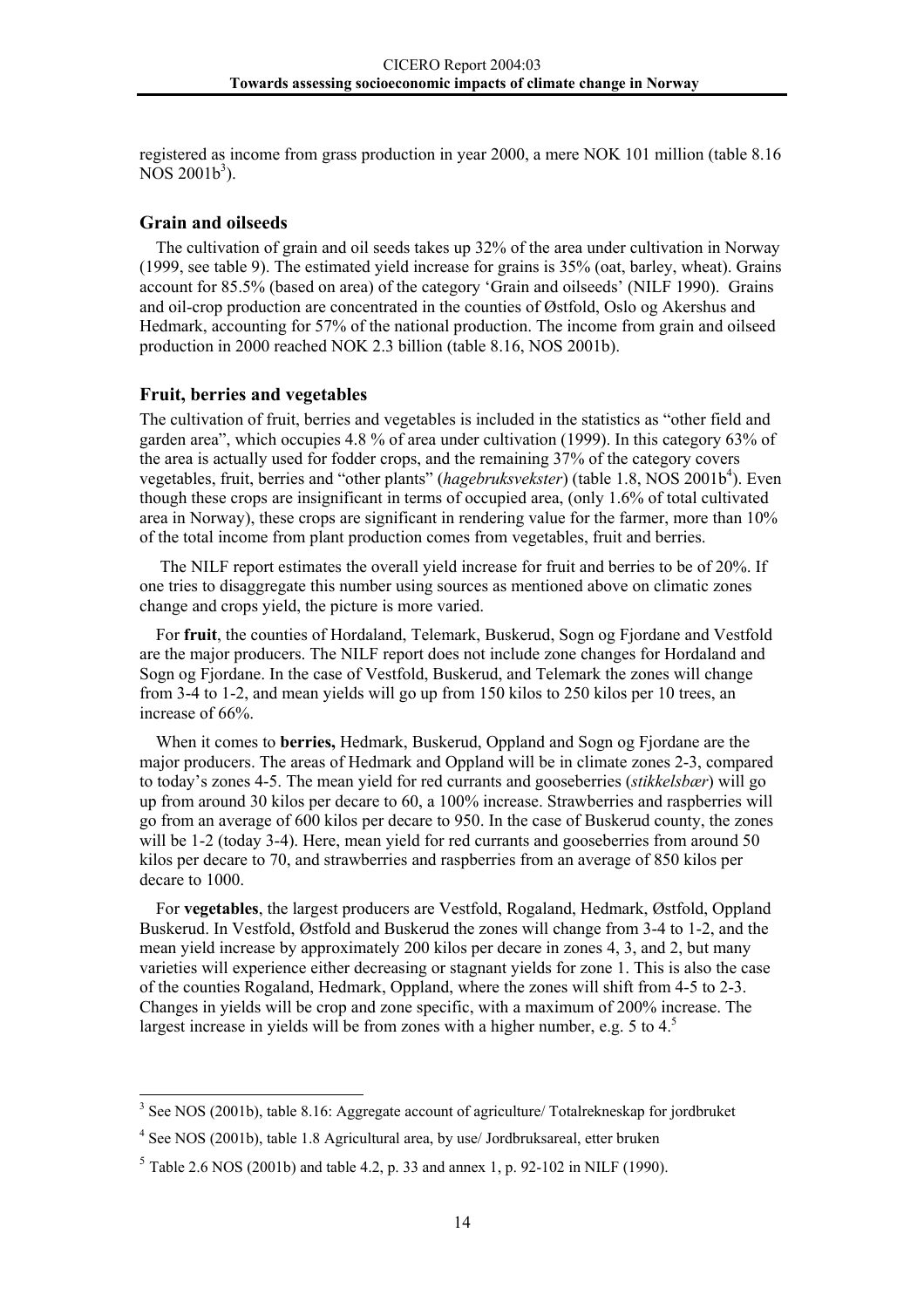<span id="page-17-0"></span>The income from the production of fruit, berries and vegetables (and flowers) in 2000 reached NOK 2.8 billion (table 8.16, NOS 2001b).

#### **Potato**

The cultivation of potatoes occupies 1.4% of the area under cultivation (1999). The NILF report highlights that the longer growing season will give better quality produce and increased yields, but it does not quantify. It also states that there will be fewer mechanical injuries and a hence also a reduction of damage during the following storage. However, potato rot will become a larger problem, and may be handled with increased spraying. Most (55%) of the potato area is in Hedmark, Oppland and Nord Trøndelag counties. Here the climatic zones will be 2 and 3 (compared to 4 and 5 today), and the mean yield will increase from 24.5 to 31.5 tons per hectare, an increase of 28%. Vestfold county is another important potato producer in the country, account ting for 10.2% of the area used for potatoes in Norway. The zones here will change from 3-4 to 1-2, and the mean yield can be expected to increase by from 27.5 to 33.0 tons per hectare, an increase of 20%.

The income from potato production in 2000 reached NOK 445 million (NOS 2001b).

#### **3.3.4 Increased use of herbicides, pesticides and fungicides**

With a warmer and wetter climate, the impacts assessment undertaken by NILF estimates the needs for spraying against weeds, pests and fungi to increase by 50% to 200%, depending on type of chemical. For herbicides the expected increase is between 50 and 100%, and for pesticides 100%. The need to spray grains against fungi is estimated to increase by 100-200%, and for vegetables and tubers like potato crops the need is expected to increase by 100%. For fruit and berries a 100-200% increase is estimated.

|  |  |  |  | Table 11: Trading in chemicals, tons active component, 2001 <sup>6</sup> |  |
|--|--|--|--|--------------------------------------------------------------------------|--|
|--|--|--|--|--------------------------------------------------------------------------|--|

| <b>Fungicide Herbicide</b>  |       | <b>Pesticide</b> | <b>Others</b> | Sum   |  |  |  |
|-----------------------------|-------|------------------|---------------|-------|--|--|--|
| 119.9                       | 377.2 | 8.5              | 13.1          | 518.7 |  |  |  |
| Source: Mattilsynet (2004). |       |                  |               |       |  |  |  |

In 2002 the cost of these chemicals reached NOK 219 million (NILF 2003). According to Bye  $(2002)^7$ , the share going to the agricultural sector account for 92% of this number, about NOK 201.5 million

If we calculate an average change in the consumption of these chemicals of a 100%, the cost of chemical use with climate change is NOK 403 million.

#### **3.3.5 Use of fertilizer, increased erosion and loss of nutrients by runoff**

An increased use of fertilizer is expected because of increased erosion and loss of nutrients by runoff, and because higher temperatures speed up the natural decomposition and other soil processes (Parry 2000). The increased demand for fertilizer is not quantified, either in amount or in value (NILF 1990). In 2000, the agricultural sector in Norway consumed 171215 tons of chemical fertilizer (table 397, SSB 2002). Accounting data from the sector calculates the expenditure to be NOK 939 million (table 401, SSB 2002).

<span id="page-17-1"></span>**<sup>6</sup>** The numbers from 2001 are considered to be representative after three years of steep increases and decreases in the trading reflecting changes in tax regulations for these chemicals as of Jan. 1. 1999 Bye, A. S. and S. E. Stave (2001). *Resultatkontroll jordbruk 2001. Jordbruk og miljø*. 2001/19. Oslo, SSB.<br><sup>7</sup> Bye, A. S. Personal communication (e-mail) with A. Schjolden, 23.7.2002.

<span id="page-17-2"></span>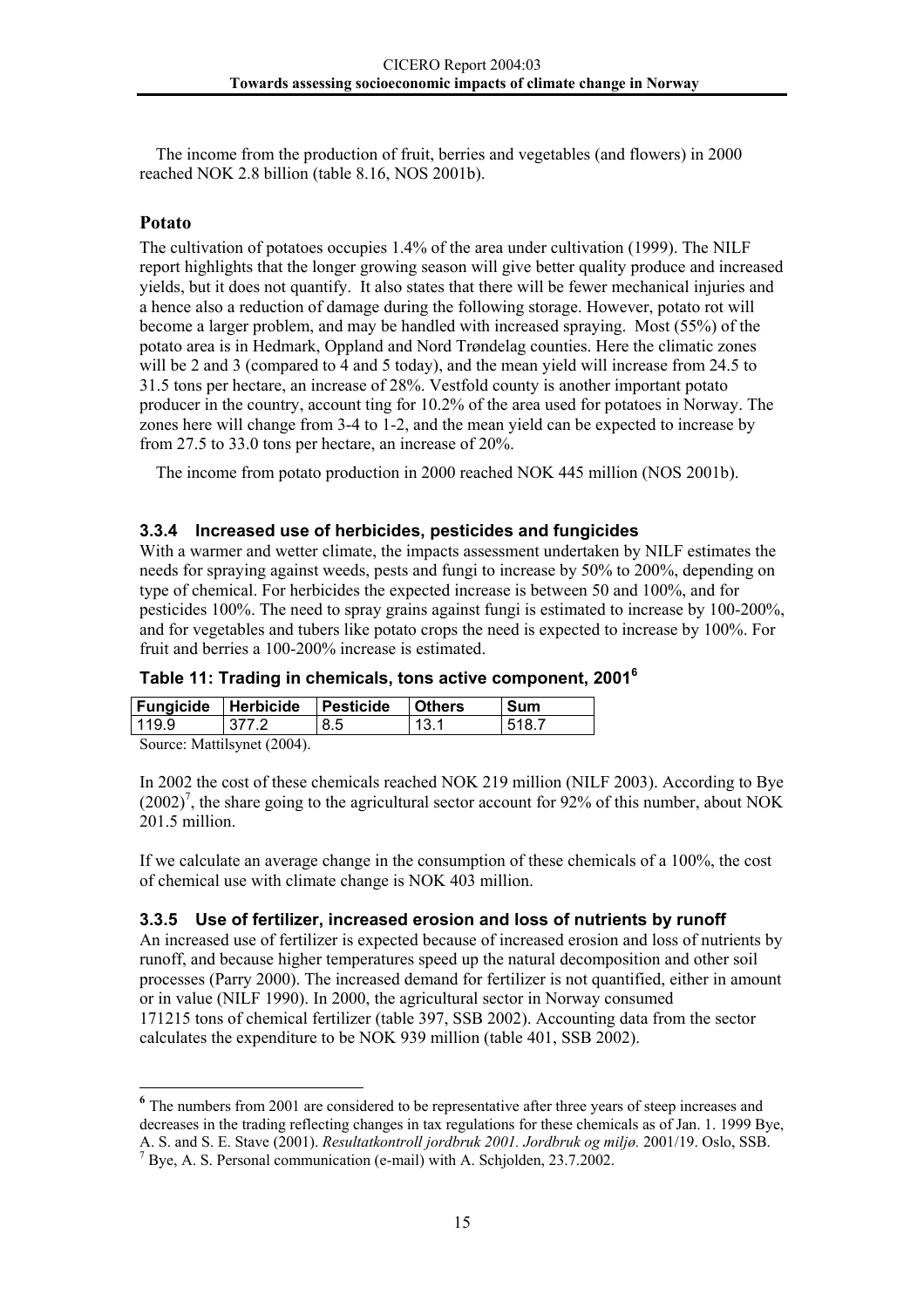#### <span id="page-18-0"></span>**3.3.6 Impacts on cattle**

The IPCC and the ACACIA report (Parry 2000) states that cattle will be affected both directly through warmer temperatures and indirectly through the production of fodder connected to climate change. The Norwegian impacts assessment emphasizes that milk production can increase from 6000 to 7000 liters per cow when the animals are given more concentrated feed. Under the assumption of stable milk consumption, the number of cows can be reduced by 14%. Employment would be reduced by 4% (almost 3000 man years). The total production cost would be down 2% (NOK 531 million)[.8](#page-18-1)

#### *3.4 Summarizing agriculture*

Again, as was the case with fisheries and aquaculture, the way climate change is likely to affect agriculture is a complex picture with both positive and negative elements. Here also, climate change does not occur in a vacuum but along with other global changes such as economic growth, urbanization, migration, changes in land use and resource degradation, processes that will also affect the agricultural sector. In addition, social, economic and technological change will transform the setting in which climate change interacts with agricultural processes.

For Norwegian agriculture, climate change is generally expected to bring a longer growing season and increased productivity because of increased  $CO<sub>2</sub>$  uptake and warmer temperatures. The NILF report calculates the following increases in yield: a 20% increase in fruit production, a 30% increase for berries, and an increase of grain production by 35%. A productivity increase is also expected for grass, which most often means increased selfsustained fodder capacity for raising animals, and decreased expenditure on fodder (however, not quantified in the calculations). For vegetables, the increased productivity will be specific to crop and area where planted. For potatoes, increased productivity is estimated at 28% for the counties where the majority of the potato fields are located – however, with increasing problems and economic damage from potato rot. With these increases in productivity, the same amounts of produce as in 1990 can be produced using less area and labor. The report estimates that large areas with low temperatures and yields in northern Norway as well as in Oppland and Hedmark counties will be left unused, and that there will be a decrease in the demand for labor, by approximately 7200 man-labor years.

Other negative impacts include increased erosion and discharge of nitrogen due to increased runoff from more summer rains combined with heavier use of fertilizer. More frequent problems with pests and diseases are also expected, and hence an increased need for use of pesticides, herbicides, or fungicides. Future increased erosion and fertilizer use under a changed climate have not been quantified in terms of either amounts or monetary value. To combat the increasing problems with pests and diseases, the estimates range between a 50% and a 100% increase, depending on the chemical.

All these results presented from the NILF study need to be approached with caution, however, because the analyses are based on an average warming of  $2^{\circ}C$  (inland) and  $1.5^{\circ}C$  (coast) during the summer, almost twice as warm compared to the summer average projected by the RegClim scenario for Norway (0.9° C). Hence the results are likely to be overestimated, but it is not possible to say by how much unless repeating the whole NILF study under the assumption of a less warm climate scenario.

<span id="page-18-1"></span><sup>&</sup>lt;sup>8</sup> Assumption: to keep up the meat production, you need more sheep when you reduce the amount of cows; hence, the production cost is not reduced by more than 2% because of the increased cost in sheep. Most of the saved cost is accounted for by the reduced demand for labour.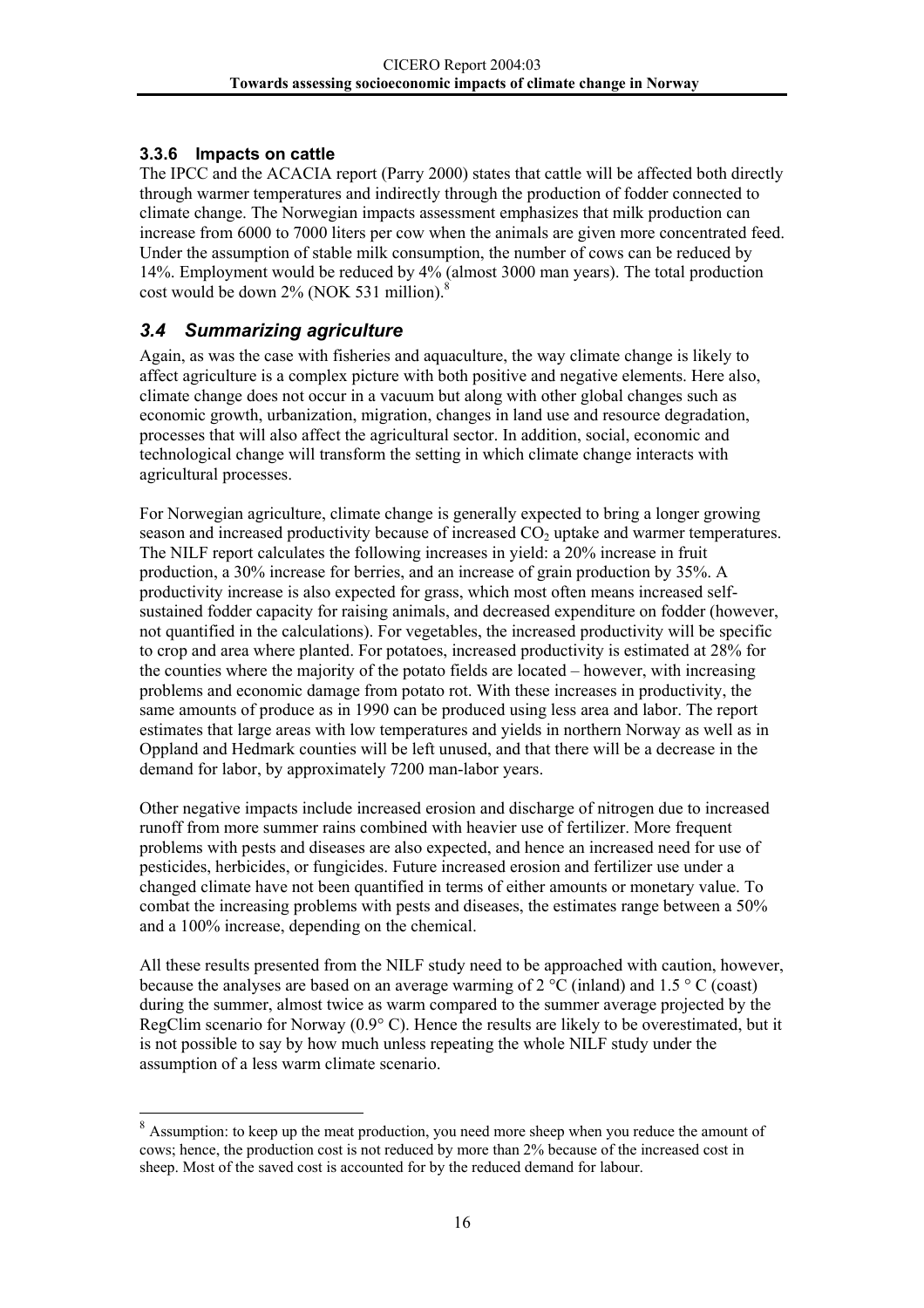# <span id="page-19-0"></span>**4 Forestry**

#### *4.1 The forestry sector in Norway*

At the national scale, an average of 23% of Norway's total area is used for productive forestry (data from 1989), equal to 70,000 square kilometers (NOS 2001, table 2.1).

#### **4.1.1 Characteristics and productivity of the forest sector**

The ownership structure of the forest properties in Norway is made up of many small units. When looking at the number of properties, almost 58% are smaller than 250 decares, and almost 90% of the properties are smaller than 1000 decares (see table 12 below).

**Table 12: Number of forest properties according to size in decares** 

|      | <b>Total</b> | 25-99  | 100-<br>249 | $250 -$<br>499 | 500-<br>999 | 1000-<br>1999 | 2000-<br>4999 | 5000-<br>9999 | 10000-<br>19999 | 20000<br>and<br>over |
|------|--------------|--------|-------------|----------------|-------------|---------------|---------------|---------------|-----------------|----------------------|
|      | 125,522      | 37,683 | 34,802      | 23,515         | 16,489      | 8189          | 3628          | 717           | 275             | 224                  |
| $\%$ | 100          | 30.02  | 27.73       | 18.73          | 13.14       | 6.52          | 2.89          | 0.57          | 0.22            | 0.18                 |

1) Counting properties with at least 25 decares of productive forest area Source: table 404, Statistical Yearbook 2003 (Based on data from 1989)

However, when looking at the distribution of the productive forested area in properties in table 13 below, 61% of the productive area is held in properties larger than 1000 decares, 16% between 500 and 599 decares, and 19% between 100 and 499 decares.

|  |  |  |  |  | Table 13: Distribution of productive forest area on property size groups |  |
|--|--|--|--|--|--------------------------------------------------------------------------|--|
|--|--|--|--|--|--------------------------------------------------------------------------|--|

|         | Total <sup>1</sup> | Size groups, decares |            |            |             |            |  |  |  |  |
|---------|--------------------|----------------------|------------|------------|-------------|------------|--|--|--|--|
|         |                    | 25-99                | 100-499    | 500-999    | 1 000-4 999 | 5 000-     |  |  |  |  |
| Decares | 701.22.254         | 2.068.656            | 13.709.048 | 11.276.965 | 21.491.353  | 21,576,232 |  |  |  |  |
| %       | 100                | 2.95                 | 19.55      | 16.08      | 30.65       | 30.77      |  |  |  |  |

1) Counting properties with at least 25 decares of productive forest area Source: table 2.3, NOS (2001) (Based on data from 1989)

Only 2.8% of the properties are smaller than 100 decares. The average size of forest properties is 571 decares. Only 1 % of the properties was larger than 5 000 decares.

Most of this area is covered by coniferous forest (in total 55%) or forest where conifers dominate in mixed forests (17%). For more detailed information on species composition, see table 14 below.

Table 14: Productive forest area<sup>1</sup> by species of tree. Square kilometers and **percent** 

|               | <b>Total</b> | <b>Spruce</b><br>forest | Pine<br>forest | Mixed<br>coniferous<br>forest | Conifer-<br>dominated<br>mixed forest | <b>Broadleaf</b><br>dominated<br>mixed<br>forest | <b>Broad-</b><br>leaf<br>forest |
|---------------|--------------|-------------------------|----------------|-------------------------------|---------------------------------------|--------------------------------------------------|---------------------------------|
| $\text{Km}^2$ | 70,966       | 19,025                  | 15,455         | 4815                          | 12,081                                | 4364                                             | 5,227                           |
| $\frac{6}{6}$ | 100          | 26.8                    | 21.8           | 6.8                           | 17.0                                  | 6.1                                              | 21.5                            |

1)Excluding area under regeneration Source: table 2.7 (NOS 2001).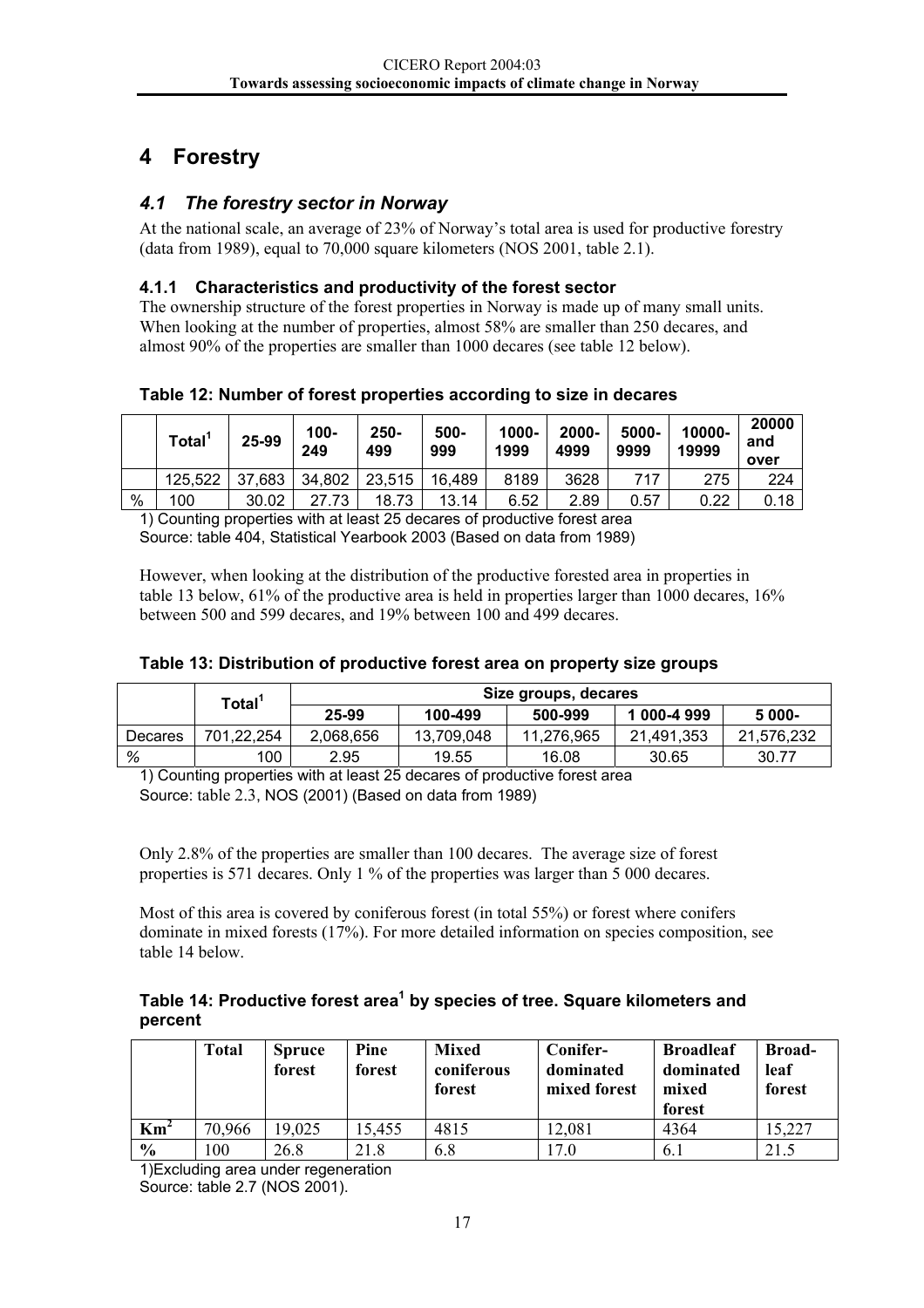<span id="page-20-0"></span>The total growing stock, as measured in cubic meters, amounted to 697 million m3 in 2000, with an annual increment for all species of 23 million m3 (table 2.5 (NOS 2001). This increment is distributed unevenly on the various species, as seen in table 15 below.

|  | Table 15: Growing stock inside bark, 2000. Million m3 and percent |  |  |  |  |
|--|-------------------------------------------------------------------|--|--|--|--|
|  |                                                                   |  |  |  |  |

| <b>Spruce</b> | Pine | Deciduous (broadleaf) trees |
|---------------|------|-----------------------------|
| 308.6         |      |                             |
| 44%           | 34%  | າາ0∕                        |
| $\sim$<br>.   |      |                             |

Source: table 2.5 (NOS 2001).

#### **4.1.2 Regional distribution**

The productive forested area is concentrated in the counties of Hedmark (18%), Oppland (10%), Nord Trøndelag (8.3%), Buskerud (7.7%) and Telemark (7%) (Table 2.3, NOS 2001).

#### **Table 16: Regional distribution of productive forest area by species of tree. Square kilometers and percent**

| <b>Groups of</b><br>counties  |            | <b>Total Spruce</b><br>forest | Pine<br>forest | <b>Mixed</b><br>coniferous<br>forest | Conifer-<br>dominated<br>mixed forest mixed | <b>Broadleaf Broadleaf</b><br>dominated forest<br>forest |       |
|-------------------------------|------------|-------------------------------|----------------|--------------------------------------|---------------------------------------------|----------------------------------------------------------|-------|
| Østfold, Akershus,            |            |                               |                |                                      |                                             |                                                          |       |
| Hedmark, Oslo                 |            |                               |                |                                      |                                             |                                                          |       |
| Km2                           | 18427 5371 |                               | 5473           | 2163                                 | 3498                                        | 773                                                      | 1150  |
| $\frac{0}{0}$                 | 100        | 29.15                         | 29.70          | 11.74                                | 18.98                                       | 4.19                                                     | 6.24  |
| Oppland,                      |            |                               |                |                                      |                                             |                                                          |       |
| <b>Buskerud and</b>           |            |                               |                |                                      |                                             |                                                          |       |
| Vestfold Km2                  | 13694 5563 |                               | 2238           | 983                                  | 2417                                        | 1044                                                     | 1449  |
| $\frac{0}{0}$                 | 100        | 40.62                         | 16.34          | 7.18                                 | 17.65                                       | 7.62                                                     | 10.58 |
| Telemark, Aust-               |            |                               |                |                                      |                                             |                                                          |       |
| <b>Agder and Vest-</b>        |            |                               |                |                                      |                                             |                                                          |       |
| <b>Agder Km2</b>              | 10692 2016 |                               | 3542           | 737                                  | 2016                                        | 860                                                      | 1522  |
| $\frac{0}{0}$                 | 100        | 18.86                         | 33.13          | 6.89                                 | 18.86                                       | 8.04                                                     | 14.23 |
| Rogaland,                     |            |                               |                |                                      |                                             |                                                          |       |
| Hordaland, Sogn               |            |                               |                |                                      |                                             |                                                          |       |
| og Fjordane and               |            |                               |                |                                      |                                             |                                                          |       |
| <b>Møre og Romsdal</b>        |            |                               |                |                                      |                                             |                                                          |       |
| Km2                           | 8427       | 1108                          | 2560           | 179                                  | 869                                         | 559                                                      | 3153  |
| $\frac{0}{0}$                 | 100        | 13.15                         | 30.38          | 2.12                                 | 10.31                                       | 6.63                                                     | 37.42 |
| <b>Sør- and Nord</b>          |            |                               |                |                                      |                                             |                                                          |       |
| <b>Trøndelag Km2</b>          | 10059 3682 |                               | 1224           | 677                                  | 2359                                        | 770                                                      | 1346  |
| $\frac{0}{0}$                 | 100        | 36.60                         | 12.17          | 6.73                                 | 23.45                                       | 7.65                                                     | 13.38 |
| Nordland and                  |            |                               |                |                                      |                                             |                                                          |       |
| <b>Troms Km2</b>              | 9666       | 1285                          | 418            | 76                                   | 922                                         | 358                                                      | 6607  |
| $\frac{0}{0}$                 | 100        | 13.29                         | 4.32           | 0.79                                 | 9.54                                        | 3.70                                                     | 68.35 |
| Source: table 2.7 (NOS 2001). |            |                               |                |                                      |                                             |                                                          |       |

There is also great variation in species composition between the different regions of Norway. While the coniferous forests are concentrated in the south-eastern and central parts of Norway, (three first rows in the table below), the broad-leaved species are more prominent on the west coast and in the northern parts of the country.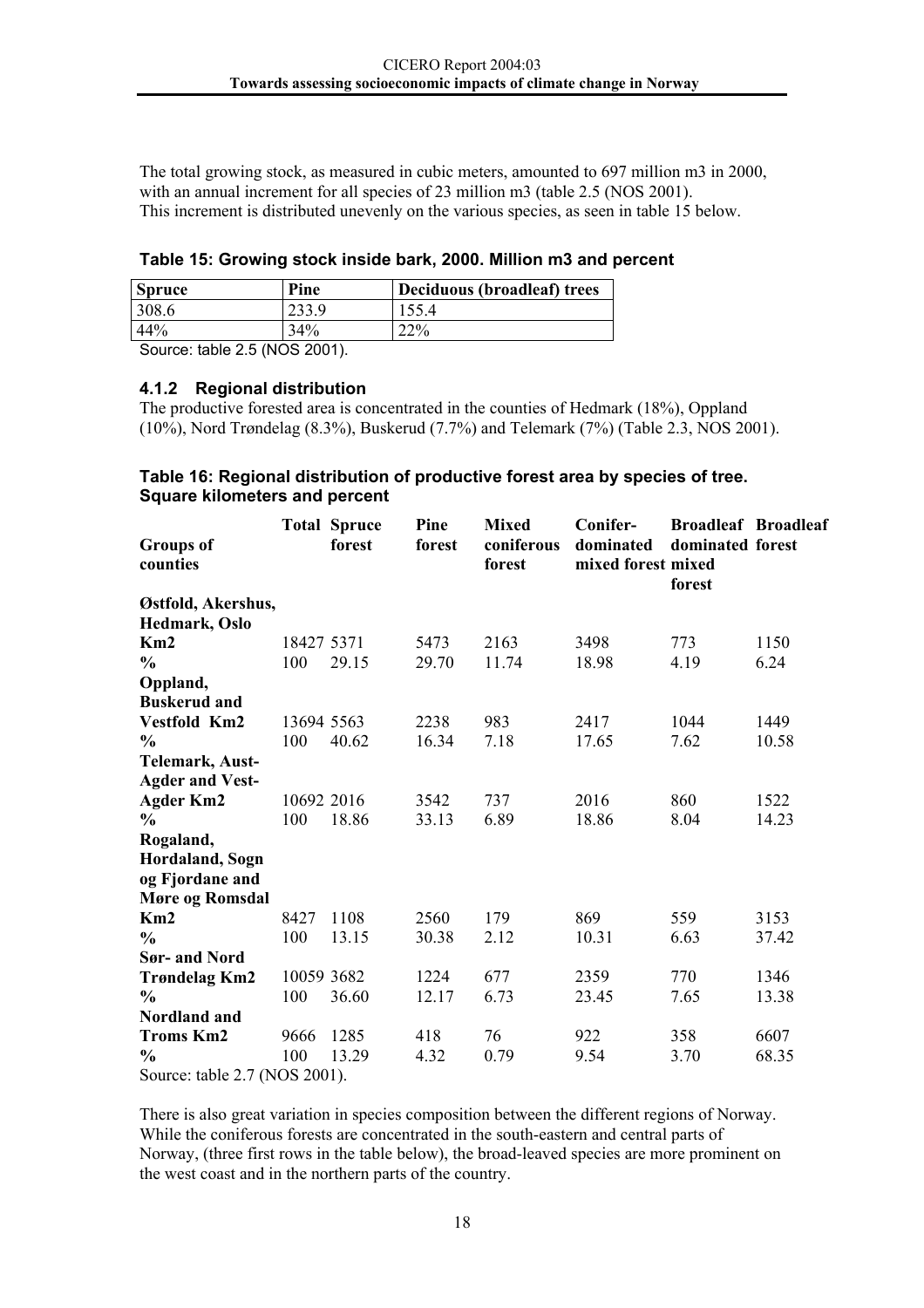#### <span id="page-21-0"></span>**4.1.3 Distribution of forest in relation to altitude**

The large majority of the forested areas are below 1000 meters above sea level in southern Norway and below 800 meters in Western and Northern Norway. The tree line has both a north-south and east-west gradient related to exposure to climatic features such as temperature and wind. With a warmer climate there is a potential for increasing the area of productive forest land.

| <b>Regions and altitude</b> | Total area,<br>excl. lakes <sup>a</sup> | <b>Productive forest</b><br>areas | Percent of<br>productive<br>forest areas |
|-----------------------------|-----------------------------------------|-----------------------------------|------------------------------------------|
|                             | Square km                               | Square km                         | $\frac{0}{0}$                            |
| <b>NORTH NORWAY</b>         |                                         |                                   |                                          |
| $b/w$ 1000-1199             | 4,232.33                                | 9.39                              | 0.22                                     |
| $b/w$ 800-999               | 8,738.66                                | 68.73                             | 0.79                                     |
| $b/w$ 600-799               | 15,172.46                               | 431.67                            | 2.85                                     |
| <b>SOUTH NORWAY</b>         |                                         |                                   |                                          |
| $b/w$ 1000-1199             | 20,432.04                               | 242.12                            | 1.19                                     |
| $b/w$ 800-999               | 29,507.05                               | 3,191.82                          | 10.82                                    |
| $b/w$ 600-799               | 32,808.57                               | 10,786.72                         | 32.88                                    |
| <b>ALL NORWAY</b>           |                                         |                                   |                                          |
| $b/w$ 1000-1199             | 24,664.37                               | 251.51                            | 1.02                                     |
| $b/w$ 800-999               | 38,245.71                               | 3,260.55                          | 8.53                                     |
| $b/w$ 600-799               | 47,981.03                               | 11,218.39                         | 23.38                                    |

#### **Table 17: Distribution of forest in relation to altitude**

a) Total area excluding lakes. Calculated using 4 groups: 1- Productive Forest, 2- Other woodlands, 3- Populated areas and areas above coniferous forest, 4- Agricultural areas.

Source: CICERO's GIS covers: DTED: Elevation Norway and DMK N1000: Norway 1:1.000.000, Themes: Land use (Data uses a total of productive forested areas of 87832 square kilometers, compared to the above data from SSB of 70000).

#### *4.2 Removal, sale and value of wood products*

A total of 8.1 million cubic meters of lumber were removed for sale in 2000, equaling a value of NOK 2.56 billion, or NOK 314 per m3 (table 412, Statistical yearbook 2002 and table 5.1, NOS 2001). As much as 91 % of the removals in 2000 were softwood lumber (71% spruce and 20% pine), only 0.7% was hard wood lumber, and 8.3% was wood for fuel. The softwood lumber was sold to sawmills and wood industries and mechanical and chemical pulp industries, as shown in table 18 below.

**Table 18: Commercial removal, by buyer group. Thousand cubic meters solid wood** 

| Year          | <b>Total</b> | Softwood lumber by purchase | Hardwood<br>lumber                 | Wood                                             |              |    |     |
|---------------|--------------|-----------------------------|------------------------------------|--------------------------------------------------|--------------|----|-----|
|               |              | Total                       | Sawmills and<br>wood<br>industries | Mechanical<br>and chemical<br>pulp<br>industries | Other buyers |    |     |
| 2000          | 8 1 5 6      | 7417                        | 4 1 1 9                            | 2 7 0 8                                          | 589          | 61 | 678 |
| $\frac{0}{0}$ | 100          | 91                          | 51                                 | 33                                               |              |    |     |

Source: table 412, Statistical yearbook 2002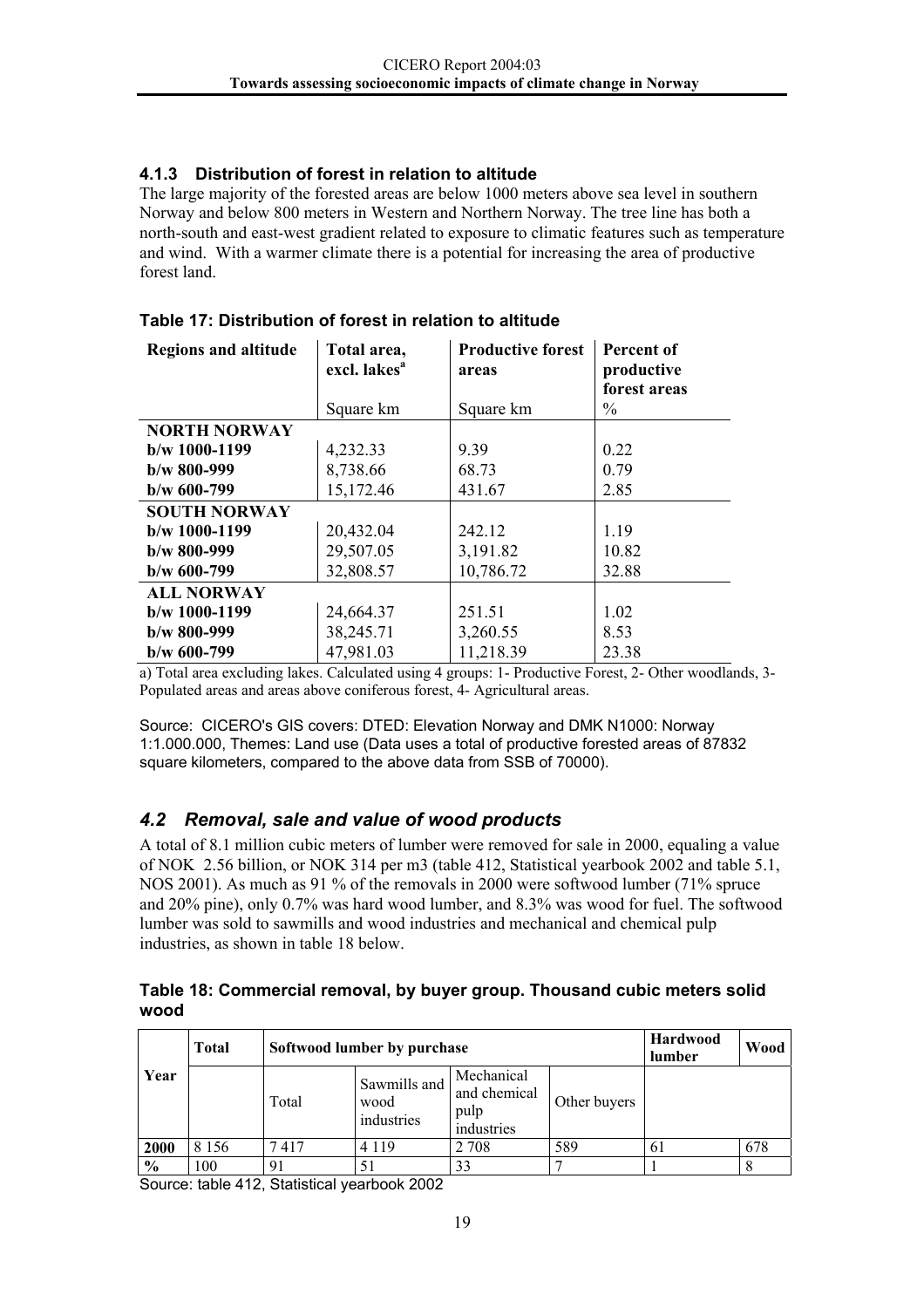<span id="page-22-0"></span>In 2001, a somewhat larger quantity of 8.4 million cubic meters of lumber was sold, equaling a value of NOK 2.56 billion, or 327 per m3 (http://www.ssb.no/emner/10/04/20/skogav/).

#### **4.2.1 Regional distribution**

Also when looking at removals, Hedmark is the most important forestry county. As much as 28 % of Norway's total removal in 2001 was in Hedmark. This was more than twice the size of the second largest removal, which was in Oppland county and accounted for 13% of the total removal in Norway that year. http://www.ssb.no/emner/10/04/20/skogav/

#### **4.2.2 Sale and production in wood industries**

As pointed out in table 16 above, more than 50% of the lumber removed was bought by sawmills and wood industries, and more than 30% by mechanical and chemical pulp industries. The quantities of the most valuable wood, paper and pulp products and the value created from this production are shown in table 19 below. The total value of these commodities was NOK 19.5 billion.

|                            | Quantity               | Value (thousand NOK) |
|----------------------------|------------------------|----------------------|
| Sawn wood <sup>a</sup>     | 1,752,705 m3           | 2,190,449            |
| Planed wood                | 1,015,305 m3           | 2,053,141            |
| Particle boards            | 3,876,065 m3           | 1,168,006            |
| Pulpwood and pulp of other | 728,428,000 kg 90% sdt | 2,829,580            |
| cellulosic material        |                        |                      |
| Paper and paperboard       | 2,321,204,870 kg       | 11,230,035           |
| <b>Total</b>               |                        | 19,471,211           |

#### **Table 19: Quantity sold and value of commodities, 2001**

a) numbers from 2000

Source: table 5.10, SSB (2001).

#### **4.2.3 Foreign trade**

In 2001, Norway exported wood and paper products totaling a value of 8.5 billion NOK. The commodities that raised the largest values were paper and paper board (4.5 billion), cellulose (875 million), pulp wood (728 million), sawn wood (590 million), and mechanical pulpwood (502 million). Paper and paperboard is also the largest export commodity in terms of quantity (2 million tons), followed by newsprint paper (804 thousand tons) and writing and printing paper (646 thousand tons). At the same time Norway imports almost 2 million  $m<sup>3</sup>$  of pulpwood (1.8 in 2001), indicating that the industries producing pulp and paper have a larger capacity than the Norwegian forest stands can provide material for (table 5.11 and 5.12 , NOS (2001).

#### **4.2.4 Employment**

Forestry is an important sector in the counties of Hedmark, Oppland and Buskerud (Sygna and O'Brien 2001). A total of 43% of the productive forestlands in Norway are owned by people who are also farmers (http://www.ssb.no/emner/10/04/20/skogav/)

#### *4.3 Potential impacts of climate change on forestry*

Forests provide many goods and services, such as timber, food, biodiversity, medicines, recreation, and so on, that society values. Changes in the global climate are likely to affect forests and hence also the goods and services and the socioeconomic system. However, it is difficult to distinguish the impacts of climate change on these goods and services from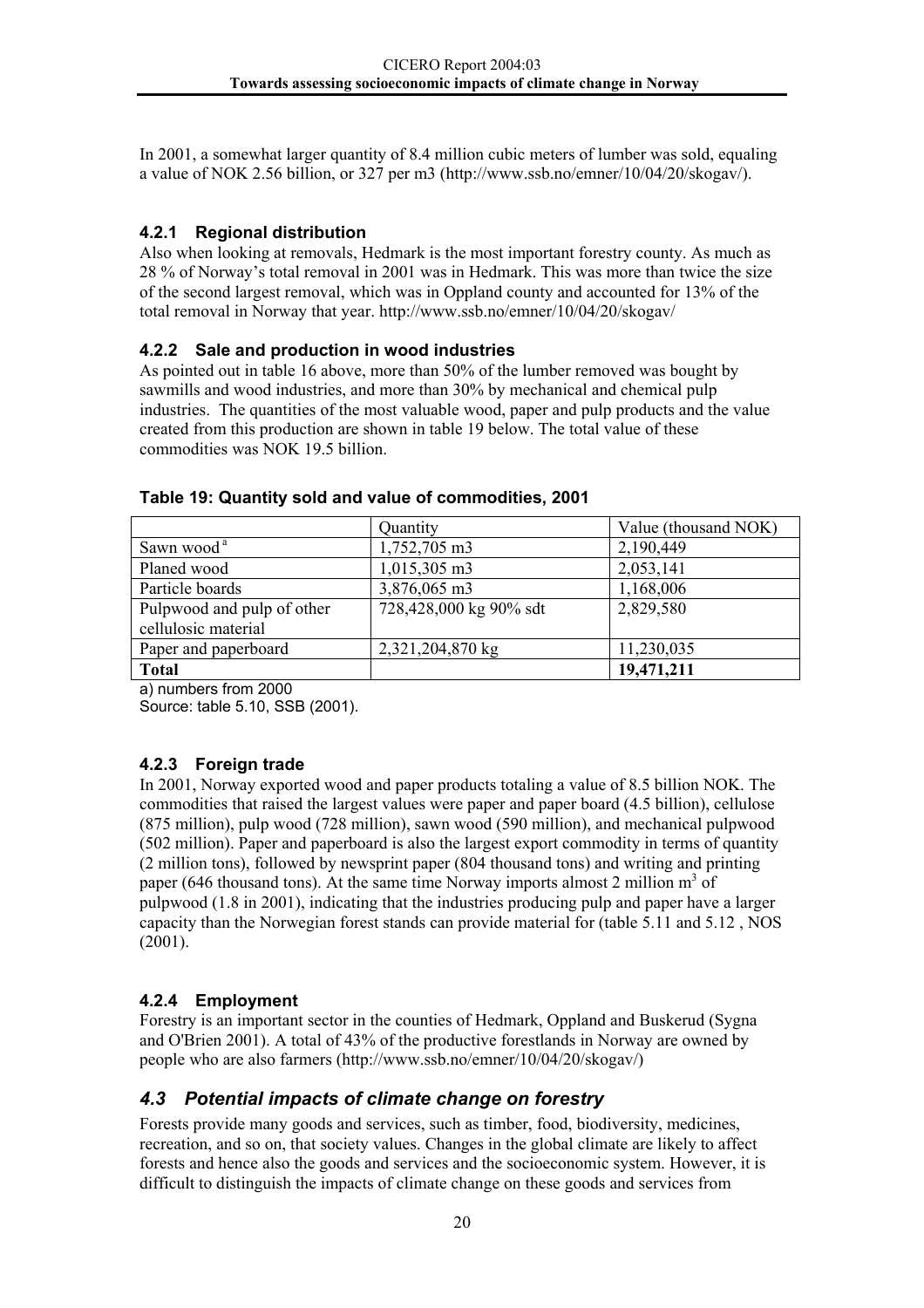impacts caused by other global changes such as atmospheric changes or land-use changes (IPCC 2001). Still, it is possible to point to several climatic features that are likely to be relevant to the growth and health of forest and hence also the productivity of the sector.

Forests are sensitive to climate change as climate drives both forest growth and the health of the forest through the existence of pests (such as insects and fungi) (Solberg 2002). Forests, in turn, are the basis for the economic activity of forestry, thus climate change will affect this sector indirectly (UNEP 1998). However, estimating exactly how climate change will affect the production in forestry is a very difficult task, as the impacts will be geographically placespecific, and depend on other factors influencing forest growth and productivity, such as management and nitrogen deposition in the soil, as explored in Mund, Kummetz et al. (2002). There is also a difference in the influence of mean conditions of climate change and climate variability (Bugmann and Pfister 2000). Many studies have assessed the remarkable forest growth for the past 50 years (see list in Mund, Kummetz et al., 2002), and many have also documented that climate variation is a major driving force behind growth variation and tree mortality (see list in Mäkinen, Nöjda et al. 2002).

There are a number of climate change parameters that are relevant to the growth and health of forest. Along with higher temperatures, which are likely to increase growth pace, increasing  $CO<sup>2</sup>$  concentrations and other chemicals in the atmosphere has also been the subject of many studies. A variety of evidence indicate that forest productivity increases with the fertilizing effect of atmospheric  $CO<sup>2</sup>$ , but that these increases are strongly tempered by local conditions such as moisture stress and nutrient availability. In addition, other components of environmental change, such as nitrogen deposition and ground-level ozone concentrations, also affect forest processes. Modeling has shown a synergistic fertilization response between CO<sup>2</sup> and nitrogen enrichment, leading to further increases in productivity. Ozone, however, can suppress these gains. In forests in the Northeast of USA, current ozone levels have likely decreased production by 10% (NAST 2001).

Other mechanisms through which climate change can affect forests are natural disturbances such as insects, disease, introduced species, fires, droughts, frosts, hurricanes, landslides, wind storms and ice storms. Climate change can alter the nature of these disturbances, which will again affect the forests. For example, the risk of more frequent or severe fires might increase in a warmer climate – e.g., in the US about  $10\%$  over the next century. The interactions between climate change and hurricanes, landslides, ice storms, wind storms, insects, disease, and introduced species are difficult to predict but very plausible (NAST 2001). Parry (2000) specifically points to how increased wind damage may more frequently result in imbalances in orderly harvesting procedures with increased costs and disturbed timber markets.

A changing climate is also likely to bring changes in the composition of species in the forests, as well as a change in total forested area (UNEP 1998). These changes will have consequences for related sectors, such as the wood processing industry and agriculture. Parry (2000) points to how increased productivity provides new opportunities for the wood processing industry to expand its capacity. Another issue can be increasing competition for land areas between forestry and agriculture as more land becomes feasible for agriculture. The US assessment also focuses on similar features. With more potential forest inventory to harvest, the costs of wood and paper products to consumers are likely to decrease, as are the returns to owners of timberland. The changes in climate and consequent impact on forests are likely to change market incentives to harvest and plant trees, and shift land uses between agriculture and forestry (NAST 2001).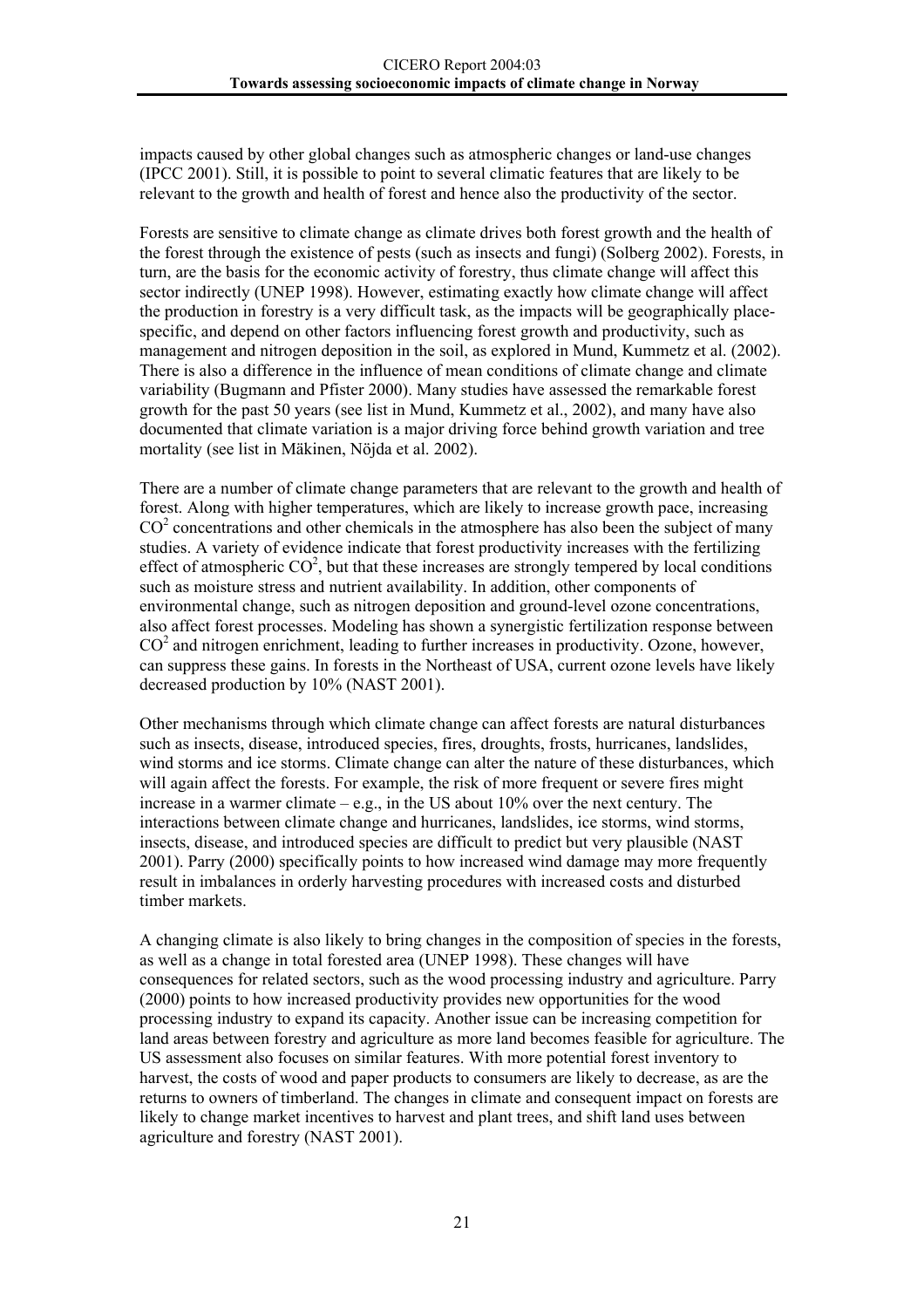<span id="page-24-0"></span>Are there any evidence of how climate change will affect forests and the forestry sector in Norway? Before answering that, it is necessary to look at the sensitivity of the Norwegian forestry sector.

#### *4.4 Potential impacts in boreal areas such as Norway*

In the boreal region, researchers expect an increase in timber production and a change in the composition of the forests. Several existing tree species will probably grow faster and consequently experience enhanced turnover of tree populations. Most likely, there will be an increasing dominance of deciduous species and a larger supply of hardwood timber. On the other hand, increased precipitation, cloudiness, more rain days and reduced duration of snow cover and soil frost can lower the profitability of forest production because these factors adversely affect forest work (Parry 2000).

In Norway, several areas are likely to experience reduced snow accumulation in the future, for example in the western edges of the boreal forest. This may lead to a reduction in soil moisture on shallow soils in early spring and early summer, causing problems for *picea abies* (Norway spruce) and other shallow rooted tree species (Parry 2000). *Picea abies* is the most common tree species in Norway.

Changes in natural disturbances are also likely to occur in Norway. Based on downscaled climate scenarios, Solberg (2002) believes we will experience more spring frost damage, more drought stress in the early summer (particularly in south-eastern Norway), and perhaps less fall frost damage. In addition, increased storm frequency and strength is likely to lead to more uprooting and damage from salt along the coast. Increased winter precipitation can lead to more breakage from weight of snow in the alpine forest. With an increase in average temperature, Norway is likely to experience an increase in forested areas, with the future tree line at a higher elevation. Warmer temperatures will also most likely change the composition of species in the forest towards more deciduous trees.

In the 1990s, a unique project on impacts of climate change on the forest was carried out in Norway. The CLIMEX experiment surveyed the effects of increased  $CO<sup>2</sup>$  concentrations (560 ppm) and temperature (3-5°C warmer) in an enclosed, forested area of 860  $m^2$  in the southern limits of the boreal forests. In this large-scale greenhouse, the chemical composition of soil changed towards higher levels of nitrogen, and the runoff contained higher levels of inorganic nitrogen. With higher levels of nitrogen, increased plant growth can be sustained. However, the longer term effects of increased nitrogen availability is uncertain; it might for instance lead to a shift in plant species adapted to higher levels of nitrogen in the soil (van Breemen, Jenkins et al. 1998).

#### **4.4.1 Shifting forest boundaries**

According to a study by NIJOS (Norsk Institutt for Jord- og Skogkartlegging/ Norwegian Institute of Land Inventory) that surveyed the potential areas for forest growth with a warmer climate, 116,303 square kilometers of Norway's total area lie above today's tree limit (Strand 2002). As an average for the whole of Norway, the study estimates that with a 0.5 °C degree warming, one can expect about 31,557 square kilometers, or about 27.1%, of this area to become forested. If the temperature increase is of 1°C, one can expect that another 23,880 square kilometers (or 20.5% of the total current area) can be forested. The total will then be 55,437 square kilometers (or 47.6% of today's area above the tree limit) as seen in the 'Cumulative' column of table 20 below.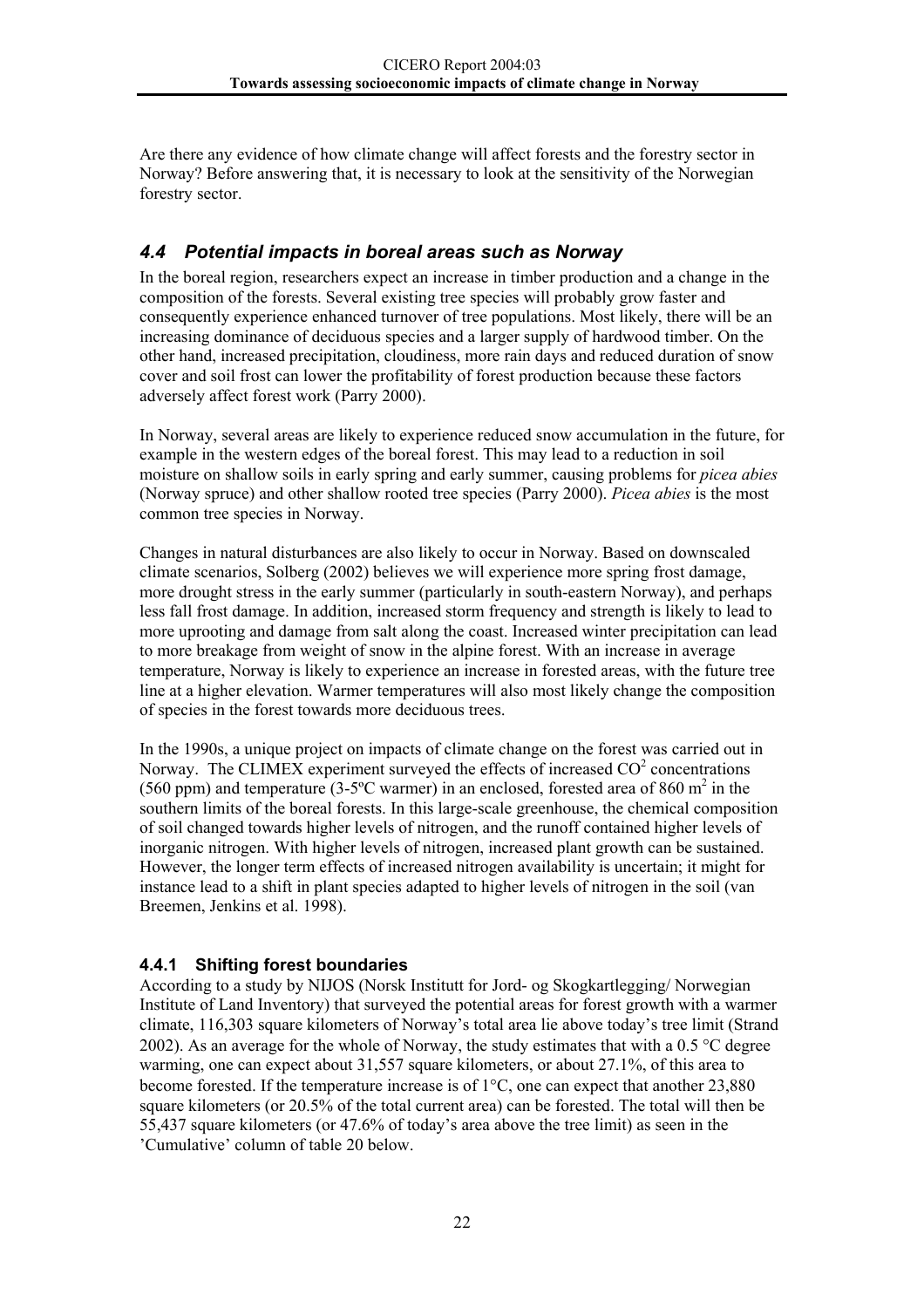| <b>Temperature</b><br>increase | Area            |       | <b>Cumulative</b> |       |
|--------------------------------|-----------------|-------|-------------------|-------|
|                                | km <sup>2</sup> | %     | Area $(km^2)$     | %     |
|                                |                 |       |                   |       |
| $0.0 - 0.5$ °C                 | 31,557          | 27.1  | 31,557            | 27.1  |
| $0.5 - 1.0$ °C                 | 23,880          | 20.5  | 55,437            | 47.6  |
| $1.0 - 1.5$ °C                 | 17,758          | 15.3  | 73,195            | 62.9  |
| $1.5 - 2.0$ °C                 | 13,243          | 11.4  | 86,438            | 74.3  |
| $2.0 - 2.5$ °C                 | 9,787           | 8.4   | 96,225            | 82.7  |
| $2.5 - 3.0^{\circ}C$           | 7,033           | 6.1   | 103,258           | 88.8  |
| <b>Rest area</b>               | 13,045          | 11.2  | 116,303           | 100.0 |
| <b>Total</b>                   | 116,303         | 100.0 |                   |       |

<span id="page-25-0"></span>**Table 20: Increase of forested area in Norway per temperature interval and cumulative.** 

Source: Strand (2002)

The NIJOS report also calculates the potential for forested areas with the different intervals of temperature increase at the county level. Only four counties are excluded because all of their area is within today's tree limit. (These are Akershus, Oslo, Vestfold and Østfold).

As one might guess, the temperature increase will have the largest effect of forested area on the three northernmost counties of Finnmark, Nordland and Troms. Here, a temperature increase of 0.5°C will increase forested area by 6572, 3501 and 2405 square kilometers respectively. In comparison, for the counties that have the largest productive forested area today, Hedmark and Oppland, the increase with the same warming is expected to be 2238 and 1880 square kilometers, respectively. For tables with data for all counties, see Strand (2002).

An increase in productive forest area will undoubtedly affect the economics of forestry in Norway. However, research has not yet shown *how*.

#### **4.4.2 Climate change impacts on the socio-cultural value of forests**

Aside from the economic impacts of climate change on forests and forestry, climate change is likely to affect also the recreational and cultural significance of forests. Parry (2000) points out that with changes in rainy days, cloudiness and snow cover, species composition and growth rates, one might expect there will be a decrease in the value for use of forests in conservation, recreation, landscaping and reindeer herding. In the case of Norway, this is very significant, as most people use the forests for recreational activities such as hiking, skiing, camping, canoeing, as well as berry and mushroom picking. To place an economic value on this is almost impossible, but reduced snow cover for example will be a loss for the skiers and the cabins in the forest who run food and beverage services.

#### *4.5 Summarizing forestry*

The forestry sector is an important part of the Norwegian economy, as it yields an income of NOK 2.56 billion from the sale of lumber and 19.5 billion from the sale of the most valuable wood, paper and pulp products. The sector also generates foreign income, as wood and paper products totaling a value of NOK 8.5 billion are exported (all numbers from 2001). Its importance is also geographical, as almost one quarter of Norway's total area is used for productive forestry, with a concentration in the central parts of the country. Most forest properties are smaller (less than 1000 decares) and owned and operated by farmers.

Several climatic features are relevant to the growth and health of forests, and hence also the productivity of the forestry sector. First of all, higher temperatures are thought to induce more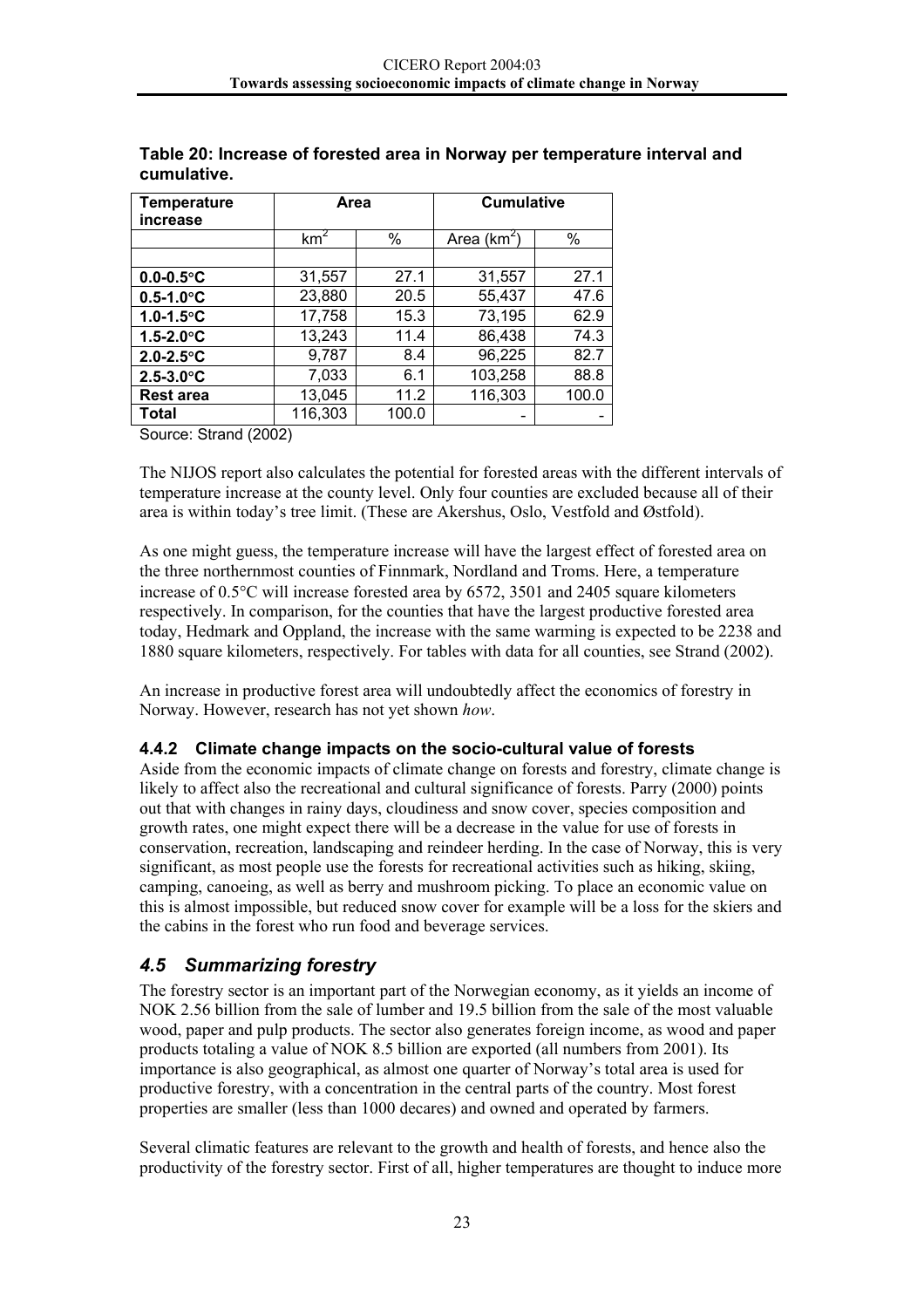<span id="page-26-0"></span>rapid growth. However, the impacts of a temperature increase will be place specific, as other elements such as moisture stress and nutrient availability influence forest growth also. In the case of Norway, a reduced snow cover in the winter and increased drought stress during early summer may reduce the availability of moisture and hence limit the tree growth. However, increased precipitation other times of the year, along with cloudiness, more rain days and reduced duration of snow cover and soil frost can lower the profitability of forest production. One also expects increased damage to the forest from wind storms and frost, as well as attacks from insects and pests.

With a warmer climate there is a potential for increasing the area of productive forest land. In Norway this will be both in terms of altitude – the tree line would go at a higher elevation than today – as well as forest expansion northward and westward. According to the NIJOS study, if the temperature increase is of 1°C, one can expect that another 55,437 square kilometers will be forested (equivalent to 47.6% of today's area above the tree limit). It is possible, however, with a warmer climate, that some of the area that is now forested may be converted to agricultural use. Another change expected with a warmer climate is an increased rate of hardwood to softwood trees. The effect of this might not be particularly strong in the forest related industry, however, because both softwood and hardwood are used mainly for the production of pulp.

Even though there are indications of how climate change is likely to affect forests and indirectly the forestry sector, there has not been any study of forestry in Norway that tries to quantify these impacts, in terms of either biological growth rates or economic values of derived forest products.

## **5 Summary**

This paper has compiled available information from other studies on the fisheries, agriculture and forestry sectors in Norway, and how these sectors might be influenced by climatic change. All three sectors are important economically or socially, influencing settlement and occupational patterns in Norway. Climate change is likely to have both positive and negative impacts in all three sectors.

Positive impacts include expected increased growth rates and productivity. For example, stronger year classes of fish and more rapid growth of fish in aquaculture, about 10% per degree Celsius, are expected. For agriculture, the study from 1990 by NILF estimates between 20 and 35% increase in yield, depending on species and place (NILF 1990). For forestry, the expectation is increased productivity, but it has not yet been quantified. Another element that is often mentioned in the various studies is the increased potential for exploiting new species as well as the geographical expansion of areas suitable for either fishing, agriculture or forestry activities. In fisheries, herring might become a more valuable resource further north in Norway, and it might be possible to get larger catches of anchovies and begin fish farming of turbot. On the other hand, migration of fish species according to water temperatures might lead to a reduction in income from cod fishing for Norway, as this species might move farther east into the Russian part of the Barents Sea. In agriculture, the areas that are now under cultivation will "move up" one or two climate zones, meaning improved conditions for most species that are grown today and the potential for introducing southern species such as corn (maize). For forestry, the expectations are of more hardwood trees and an expansion of the forested area by 55,437 square kilometers with a 1°C increase in temperature.

The positive impacts can partly be outplayed by negative impacts, such as increased damage or loss from severe weather events such as storms and frost, and from increased occurrence of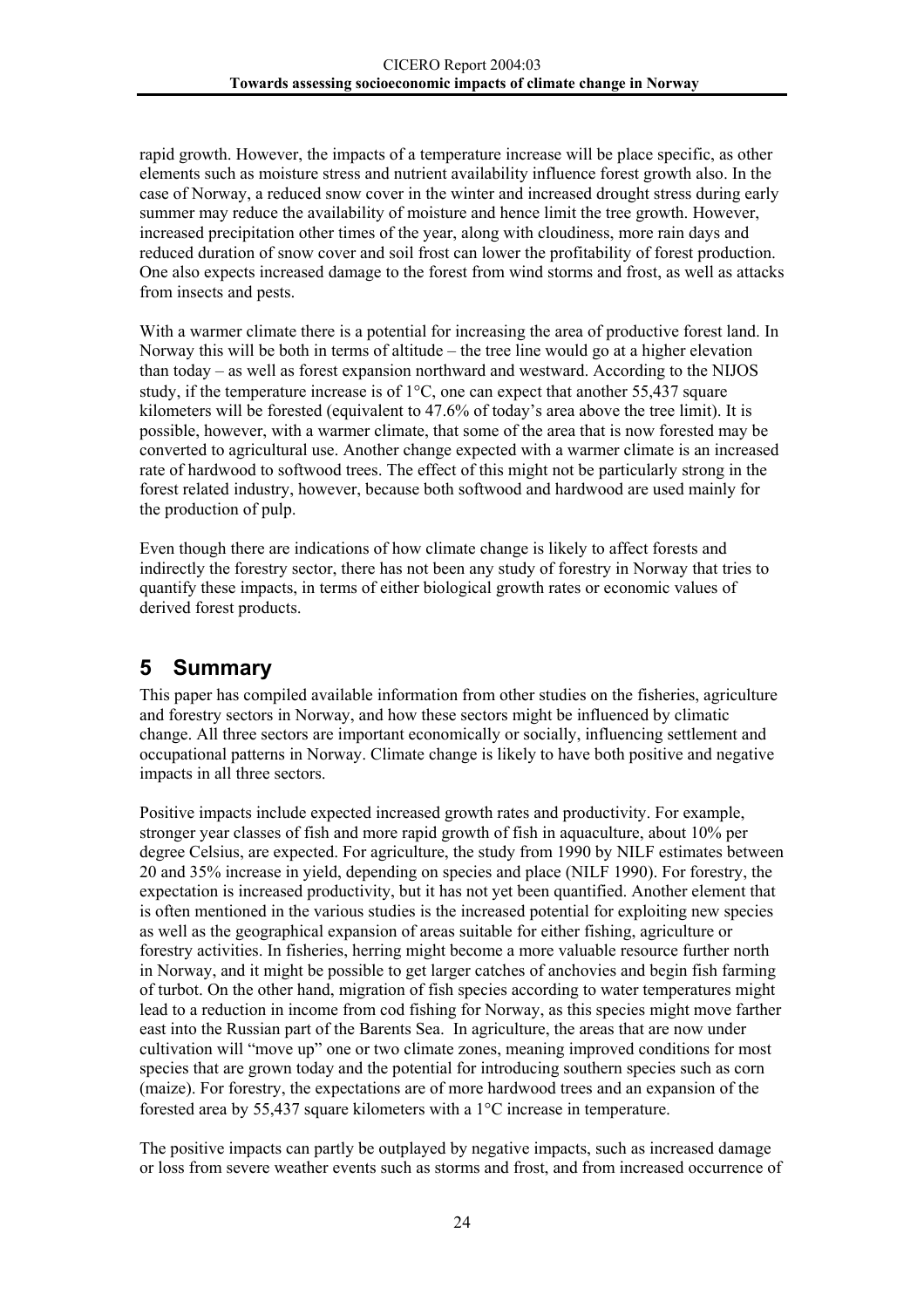pests or diseases. For fisheries, there might be more damage to the fishing fleet, or loss of income from an increase in the number of days where the weather makes fishing impossible, as well as damage to equipment used for aquaculture. Even today, most escapes from the fish farming nets are caused by extreme weather events. The total loss of farming of salmon (accounting for 90% of total aquaculture in Norway) was about 6% of total stocks in 2000, the most severe loss coming from pests or disease (41%). For agriculture, increasing problems of weeds, pests and fungi are thought to increase spraying needs: 50–100% for herbicides and 100% for pesticides The need to spray grains against fungi is estimated to increase by 100- 200%, and for vegetables and tubers like potato crops the need is expected to increase by 100%. For fruit and berries the estimates are for a 100-200% increase. Today the agricultural sector spends NOK 196.9 million on these chemicals. The forestry sector can also be heavily influenced by increased risk of frost damage and breakage of trees due to wind storms. A warmer climate also increases the likelihood of problems with bark beetles and other pests.

As has been shown throughout this paper, the information that exists on impacts of climate change on the sectors of fisheries and aquaculture, agriculture and forestry is only to some extent quantified, not nearly enough to make an overall assessment of the socio-economic impacts of climatic change for these three sectors in Norway. The information is scattered, results coming from many different studies that use different climate change scenarios and assumptions. For instance, the results that are quantified for the impacts of climate change on the Norwegian agricultural sector are based on a climate change scenario almost twice as warm as the now most widely used scenario, downscaled from global climate scenarios by RegClim. Also, in some cases, research has not yet been undertaken in the case of Norway, so the information is drawn from other cases judged to have similar characteristics to the particular sector in question in Norway. Another challenge to conducting a socio-economic impacts assessment of climate change in Norway is that some of the impacts are of more social than economic character, such as consequences for changes in settlement of the Norwegian population, or changes in the cultural value of forest use. These are still impacts, but cannot be easily measured by monetary terms alone, and it is difficult to compare these impacts to those that are quantified in monetary value.

In addition, the studies vary to which extent they consider other factors that influence change in these three sectors, such as social, economic and technological change, be it economic growth, urbanization, migration, or changes in land use and resource degradation. It is obvious to all that climate change does not occur in a vacuum but along with other global changes. However, how to account for these future changes and how they will interact with climate change to produce impacts on fisheries, agriculture and forestry are still nuts to crack.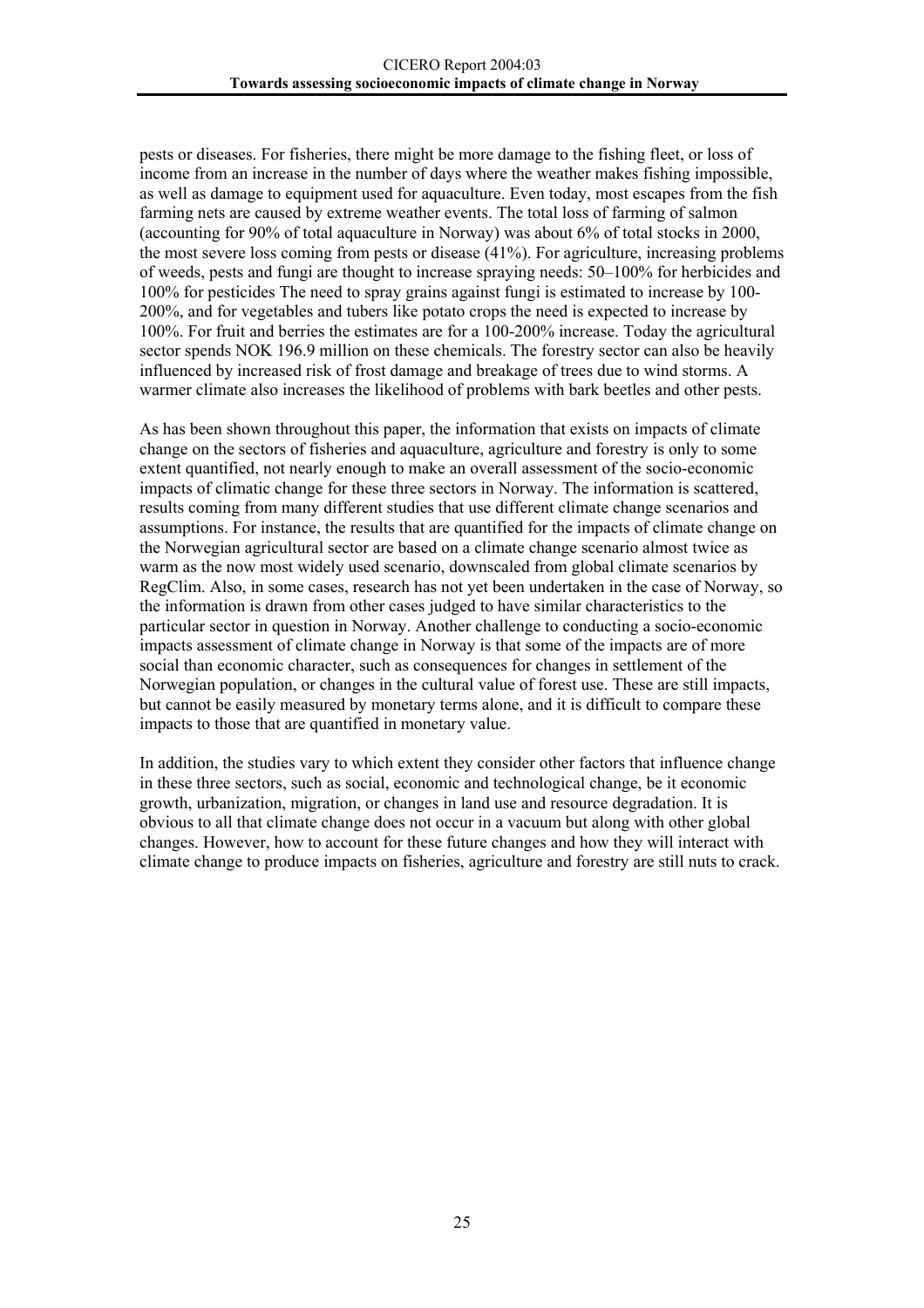#### <span id="page-28-0"></span>**References**

Album, G., V. Wiik, et al. (2001). *Bærekraftig fiskeri i Nord-Norge*. Oslo, Novus forlag.

- Bugmann, H. and C. Pfister (2000). "Impacts of interannual climate variability on past and future forest composition." *Regional Environmental Change.* **1** (3-4): 112-125.
- Bye, A. S. and S. E. Stave (2001). *Resultatkontroll jordbruk 2001,Jordbruk og miljø.* 2001/19. Oslo, SSB.

Cushing, D. H. (1982). *Climate and Fisheries*. London, Academic Press.

- Feenstra, J. F., I. Burton, et al., Eds. (1998). *Handbook on Methods for Climate Change Impact Assessment and Adaptation Strategies*. Nairobi, UNEP.
- Fiskeridirektoratet. 2000. *Nøkkeltall for havbruksnæringen.* Fiskeridirektoratet Havbruksavdelingen, Oslo.
- Glantz, M. H., Ed. (1992). *Climate variability, climate change and fisheries*. Cambridge, Cambridge University Press.
- Harrison, P. A., R. E. Butterfield, et al. (1995). *Climate Change and Agriculture in Europe: Assessment of impacts and adaptation.* Research Report, 9. Oxford, Environmental Change Unit, University of Oxford.
- IPCC (2001). *Climate Change 2001: Impacts, Adaptation, and Vulnerability*, Intergovernmental Panel on Climate Change.
- Kandlikar, M. and J. Risbey (2000). "Agricultural Impacts of Climate Change: If Adaptation is the Answer, What is the Question?" *Climatic Change.* **45** (3-4): 529-539.
- Krovnin, A. S. and V. Rodionov (1992). Atlanto-Scandian herring: a case study. *Climate variability, climate change and fisheries*. M. H. Glantz. Cambridge, Cambridge University Press.
- Laevastu, T. (1993). *Marine Climate, Weather and Fisheries. The Effects of Weather and Climatic Changes on Fisheries and Ocean Resources*. Oxford, Fishing News Books.
- Mattilsynet (2004). *Omsetningsstatistikk for plantevernmidler 1999-2003*. Oslo. http://www.mattilsynet.no/multimedia/archive/00006/Plantevernmiddel-stat\_6078a.pdf
- Mund, M., E. Kummetz, et al. (2002). "Growth and carbon stocks of a spruce forest chronosequence in central Europe." *Forest Ecology and Management.* **171** (3): 275-296.
- Mäkinen, H., P. Nöjda, et al. (2002). "Radial growth variation of Norway spruce (Picea abies (L.) Karst.) across latitudinal and altitudinal gradients in central and northern Europe." *Forest Ecology and Management.* **171**: 243–259.
- Nafstad, O., M. S. Bergesen, et al. (2002). *Det marine Norge Scenarier for kystens framtid*. Oslo, Econ.
- NAST (2001). *Climate Change Impacts on the United States: The Potential Consequences of Climate Variability and Change.* National Assessment Synthesis Team
- NILF (1990). *Konsekvenser for jordbruksproduksjonen av økte klimagassutslipp.* Oslo, Norsk Institutt for Landbruksøkonomisk Forskning.
- NILF (2003). *Jordbrukets totalregnskap 1959-2002.* Postnummer 220C. Budsjettnemnda for jordbruket. http://www.nilf.no/Totalkalkylen/Bm/2003/BMposter/BM\_R\_220C.shtml
- NOS (2000). *Fish Farming 2000.* C 711, Statistics Norway, Oslo. http://www.ssb.no/english/subjects/10/05/nos\_fiskeoppdrett\_en/arkiv/nos\_c711\_en/
- NOS (2001). *Forestry Statistics 2001.* C 731. Statistics Norway, Oslo. http://www.ssb.no/english/subjects/10/04/20/nos\_skogstat\_en/arkiv/nos\_c731\_en/